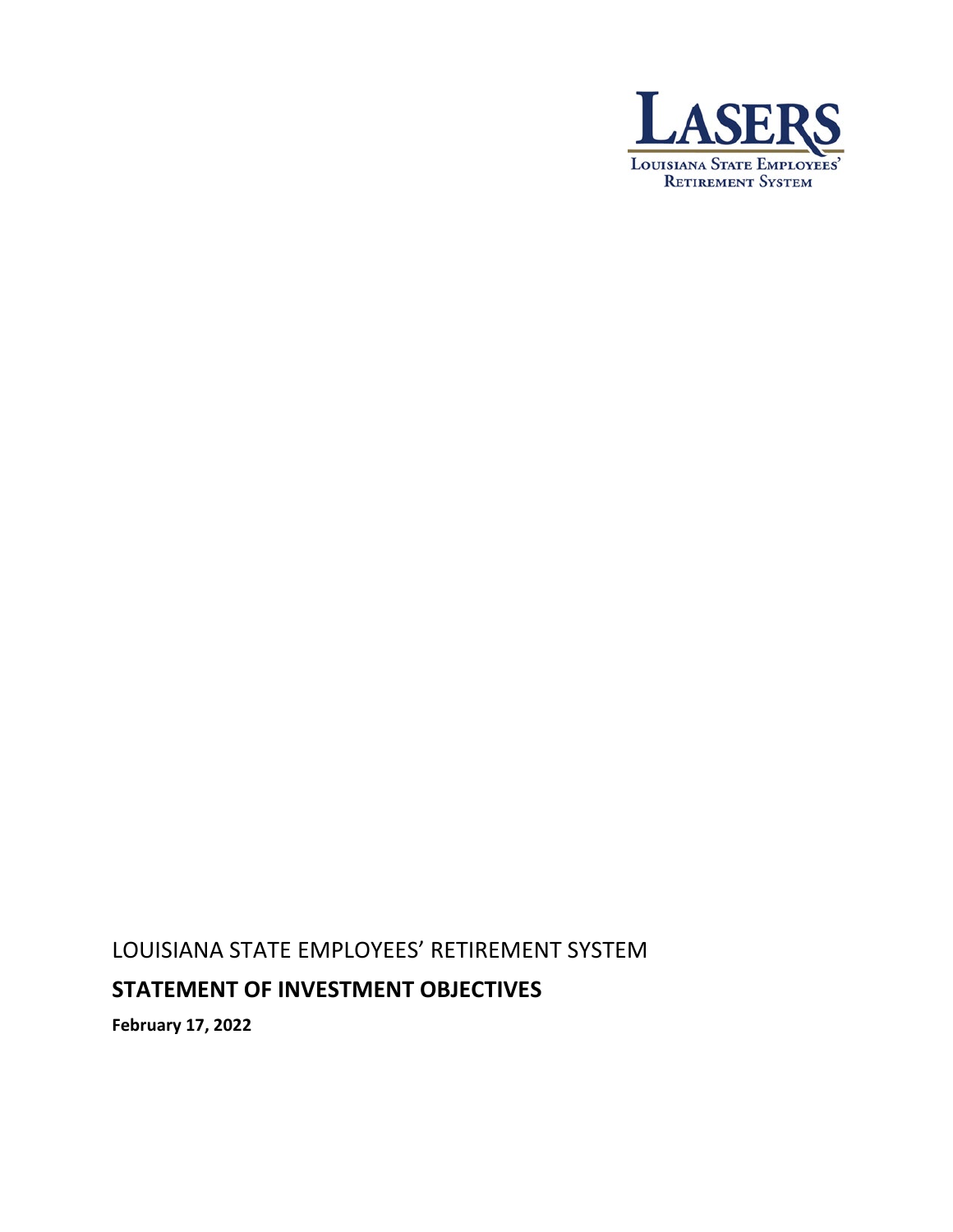Section A - General Issues

| $\mathbf{I}$ . |  |
|----------------|--|
| II.            |  |
| III.           |  |
|                |  |
|                |  |
| IV.            |  |
|                |  |
|                |  |
|                |  |
|                |  |
|                |  |
|                |  |
| $V_{\cdot}$    |  |
|                |  |
|                |  |
| VI.            |  |
|                |  |
|                |  |
|                |  |
|                |  |
| VII.           |  |
|                |  |
|                |  |
|                |  |
|                |  |
|                |  |
| VIII.          |  |
| IX.            |  |
| X.             |  |
|                |  |
|                |  |
|                |  |
|                |  |
|                |  |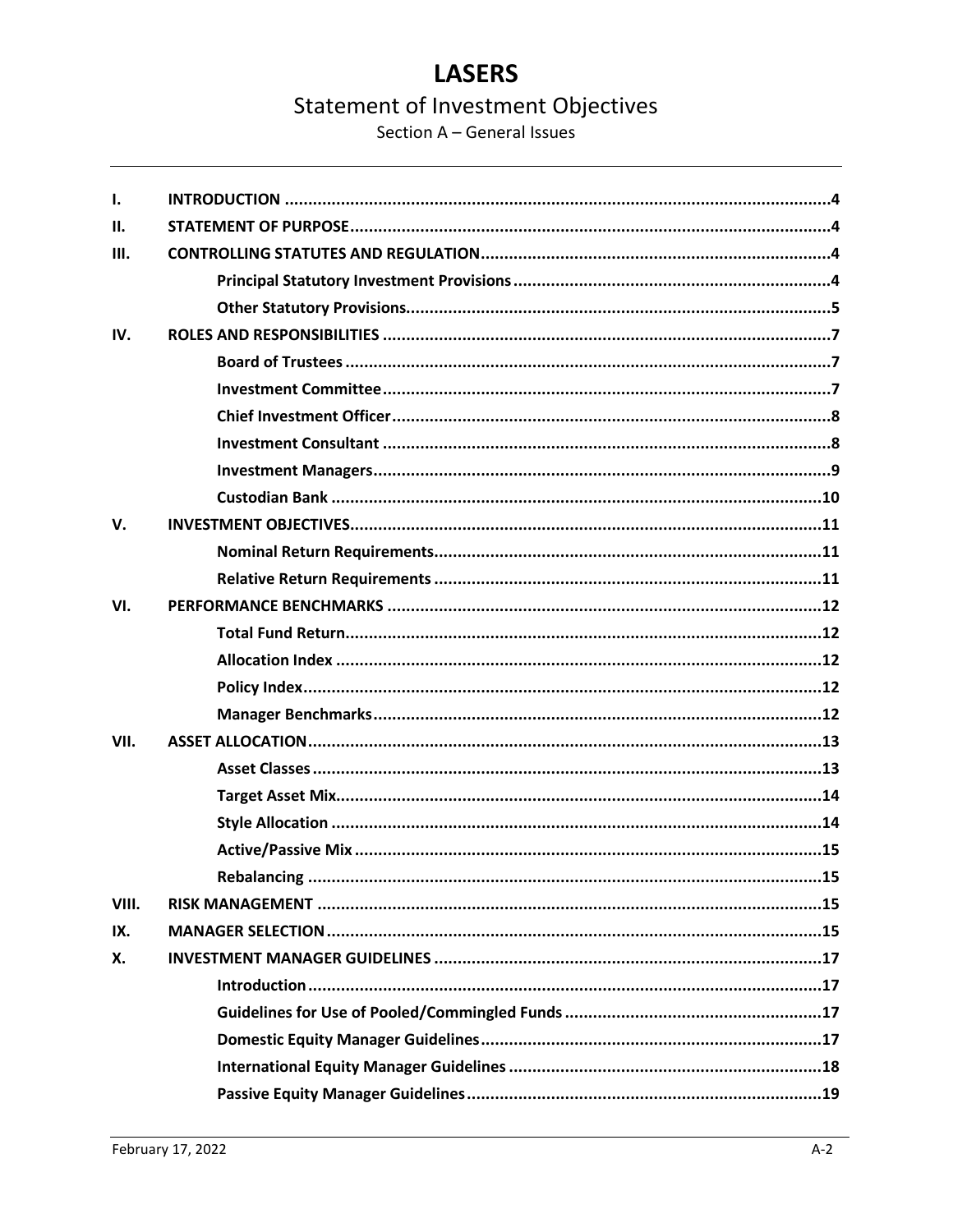# **LASERS**

# **Statement of Investment Objectives**

Section A - General Issues

|      | Emerging Markets Debt (Local Currency) Manager Guidelines 21 |
|------|--------------------------------------------------------------|
|      |                                                              |
|      |                                                              |
|      |                                                              |
|      |                                                              |
|      |                                                              |
|      |                                                              |
| XI.  |                                                              |
|      |                                                              |
|      |                                                              |
|      |                                                              |
| XII. |                                                              |
|      |                                                              |
|      |                                                              |
|      |                                                              |
|      |                                                              |
|      |                                                              |
|      |                                                              |
|      |                                                              |
|      |                                                              |
|      |                                                              |
|      |                                                              |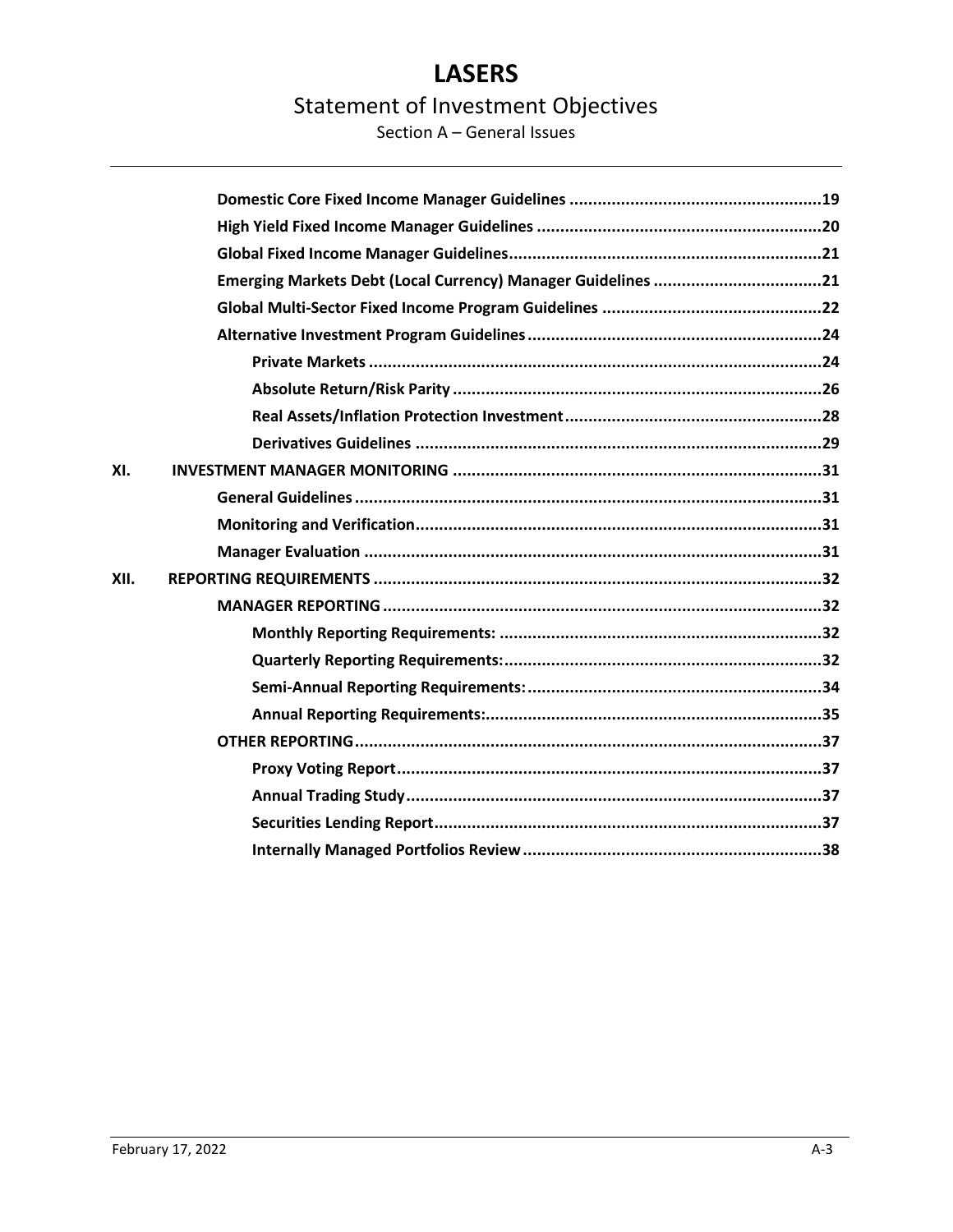# **LASERS** Statement of Investment Objectives Section A – General Issues

## <span id="page-3-0"></span>**I. INTRODUCTION**

The Louisiana State Employees' Retirement System (LASERS) was established by the state legislature in 1946 (R.S. 11:401). LASERS is a qualified pension and retirement plan under section 401(a) of the Internal Revenue Code and was created to provide retirement allowances and other benefits for state officers and employees and their beneficiaries. Benefits are funded by three sources: employer contributions, employee contributions and earnings from trust fund investments.

The System is governed by a 13 member Board of Trustees (Board). State law designates members of the Board as follows: six elected active members, three elected retired members and four ex-officio members, which consist of a member of the House Retirement Committee appointed by the Speaker of the House, the Chairman of the Senate Retirement Committee, State Treasurer and Commissioner of Administration, or their designees, in accordance with applicable law.

## <span id="page-3-1"></span>**II. STATEMENT OF PURPOSE**

This document specifically outlines the investment philosophy and practices of LASERS and has been developed to serve as a framework for the management of the System's defined benefit plan. The Board has established the investment guidelines set forth herein, to formalize investment objectives, policies and procedures and to define the duties and responsibilities of the various entities involved in the investment process. All policy decisions shall include liquidity and risk considerations that are prudent and reasonable under the circumstances that exist over time. The policies will evolve as the internal conditions of the fund and the capital markets environment changes. Any resulting material changes will be communicated to all affected parties.

## <span id="page-3-2"></span>**III. CONTROLLING STATUTES AND REGULATION**

Investments of the Louisiana State Employees' Retirement System shall be made in full accordance with Louisiana Revised Statutes, applicable legislation or regulation as well as LASERS internal policies and procedures.

#### <span id="page-3-3"></span>**Principal Statutory Investment Provisions**

LASERS shall operate under the "Prudent Man" rule, used herein meaning, that when investing, the Board shall exercise the care, skill, prudence, and diligence under the circumstances then prevailing that a prudent institutional investor acting in a like capacity and familiar with such matters would use in the conduct of an enterprise of a like character and with like aims. (R.S. 11:263) LASERS will apply this standard to the entire fund portfolio, and as part of an overall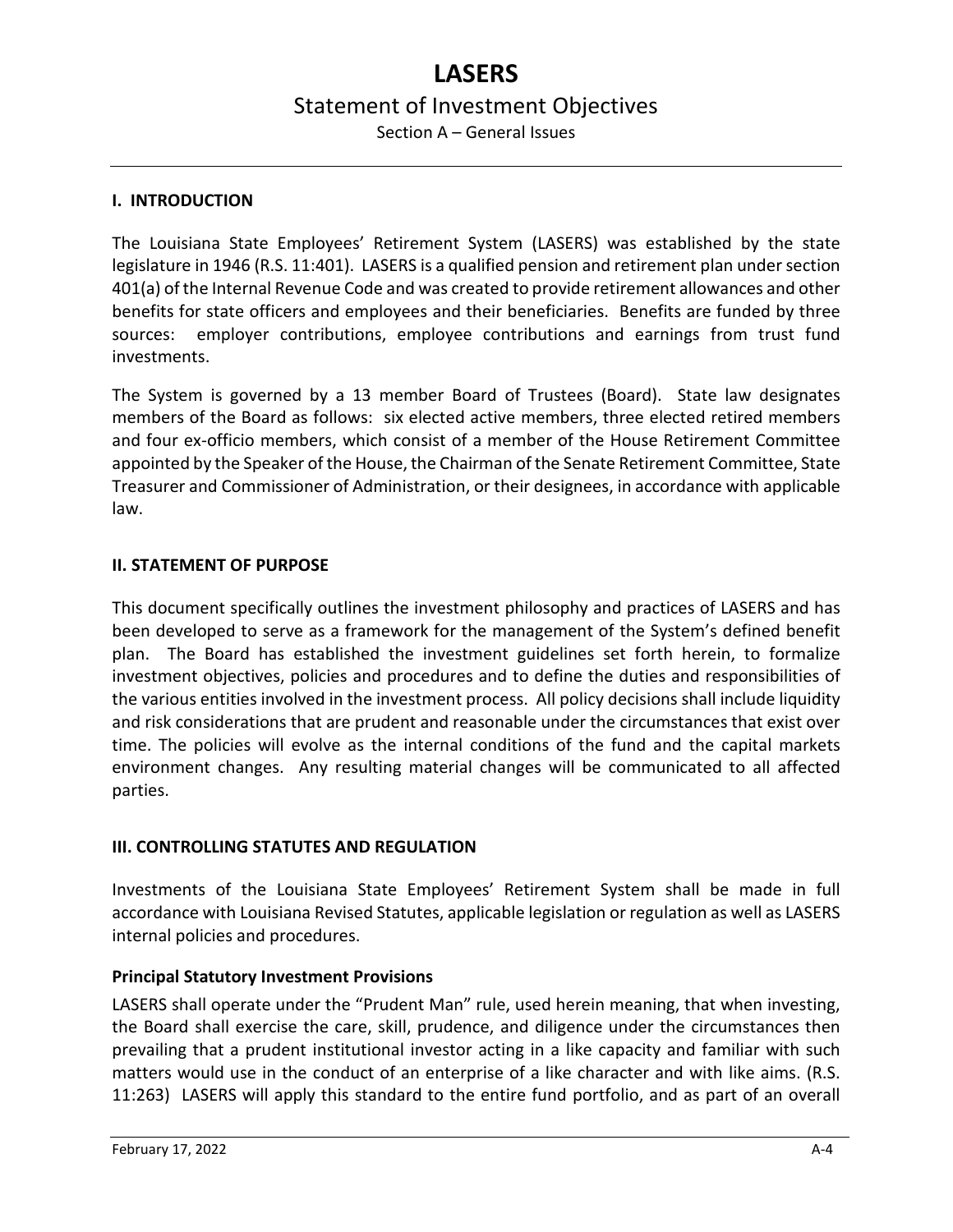Section A – General Issues

investment strategy. This will include an asset allocation study and a plan for implementation which will incorporate risk and return objectives reasonably suitable to the fund. The following types of risk are to be examined: market value, credit, interest rate, inflation, counterparty and concentration. The study and implementation of such plan will be designed to preserve and enhance principal over the long term, provide adequate liquidity and cash flow for the system, and minimize the risk of loss unless it is clearly prudent not to do so. (R.S. 11:263.C)

With respect to fiduciary duty, the following shall be deemed to have a fiduciary relationship: (1) any person who exercises any type of discretionary authority or discretionary control with respect to the management of system funds or assets; and (2) any person who renders investment advice or services for compensation, directly or indirectly, with respect to the system funds or assets. (R.S. 11:264)

# <span id="page-4-0"></span>**Other Statutory Provisions**

When contemplating any investment, action or asset allocation the Board shall consider the following factors:

- The availability of public pricing to value each investment
- The ability to liquidate each investment at a fair market price within a reasonable time frame for the size of investment that is being considered
- The degree of transparency that accompanies each investment
- The risk of fluctuations in currency that may accompany each investment
- The experience of the professionals who will manage each investment and the financial soundness of the business entity employing such professionals
- The degree of diversification which exists within each investment and that such investment itself may provide relative to the other existing investments in the portfolio
- Whether leverage is involved
- The potential for unrelated business taxable income as defined in Section 512 of the Internal Revenue Code
- The jurisdiction of the laws that govern each investment
- The net return that is expected relative to the risk that is associated with each investment (R.S. 11:263.D)

LASERS is subject to a legislative limit restricting the fund so that no more than 65% of its total assets are invested in publicly traded equities. Should LASERS have more than 55% of its total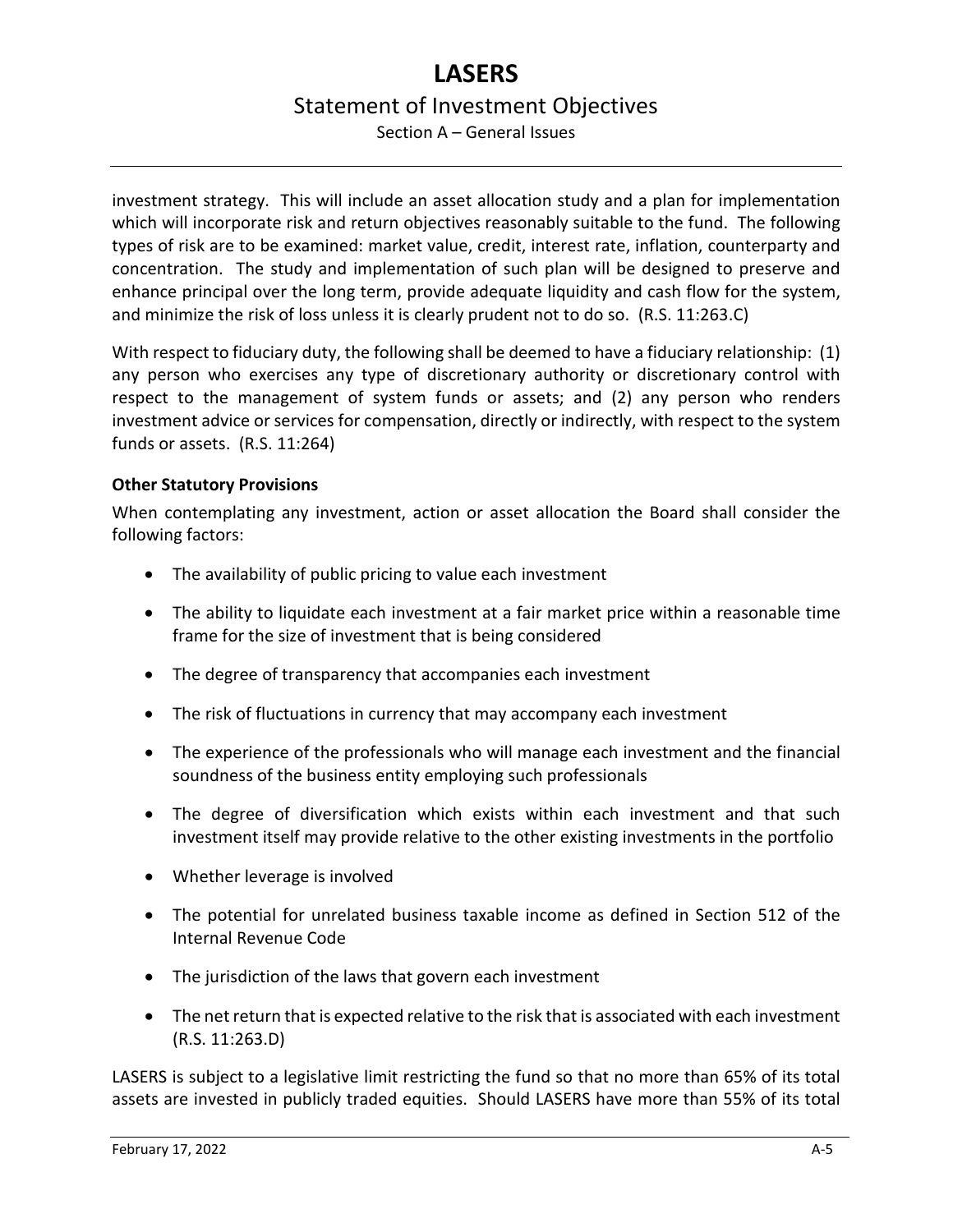# **LASERS** Statement of Investment Objectives Section A – General Issues

assets invested in publicly traded equities, at least 10% of those equities must be invested in one or more index funds. Alternative assets are not considered to be equities when calculating LASERS equity exposure. LASERS will take steps to rebalance if, at the end of its fiscal year, its exposure to publicly traded equities is above 65%. LASERS is aware that markets will fluctuate, and any rebalancing will appropriately consider market conditions and any other relevant factors. (R.S. 11:263.D)

When requesting proposals for investment advisory services, fees are required to be quoted on a fixed, market value of assets or performance basis. (R.S. 11:265)

Investment performance reports by investment managers and advisors shall be in compliance with the current Global Investment Performance Standards (GIPS) as amended and published by the CFA Institute (formally known as Association for Investment Management and Research). This is not required for limited partnerships, limited liability partnerships, private placements or natural resource portfolios. (R.S. 11:266)

Consultants and money managers shall provide full disclosure of conflicts of interest, including non-pension sponsor sources of revenue. Consultants also shall provide full disclosure of any payments they receive from money managers. (R.S. 11:269) Details for this reporting requirement are listed under the Semi-Annual Reporting Requirements under the Conflicts of Interest Report in Section XII of these guidelines.

LASERS shall report to the legislature and other Louisiana state and statewide retirement systems on a quarterly basis investment returns and expenses on a total fund and asset class basis for the quarter, fiscal year-to-date, one year, three year, five year, and ten year periods. This will include at a minimum, the following:

- Investment returns net of fees and expenses expressed as a percentage return and dollar amount
- Administrative expenses
- Board-approved target/current asset allocation (R.S. 11:263.G)

LASERS shall report to the legislature on a semiannual basis investment in any company having facilities or employees or both located in a prohibited nation. A prohibited nation is considered to be one of the following: Iran, North Korea, Sudan or Syria. (R.S. 11:312) Details for this reporting requirement are listed under the Semi-Annual Reporting Requirements under the Prohibited Nations Report in Section XII of these guidelines.

LASERS shall have a corporate governance strategy of constructive engagement with each company in which it has direct and indirect ownership that has facilities or employees or both located in a prohibited nation. This strategy shall contain a plan of action to cause any such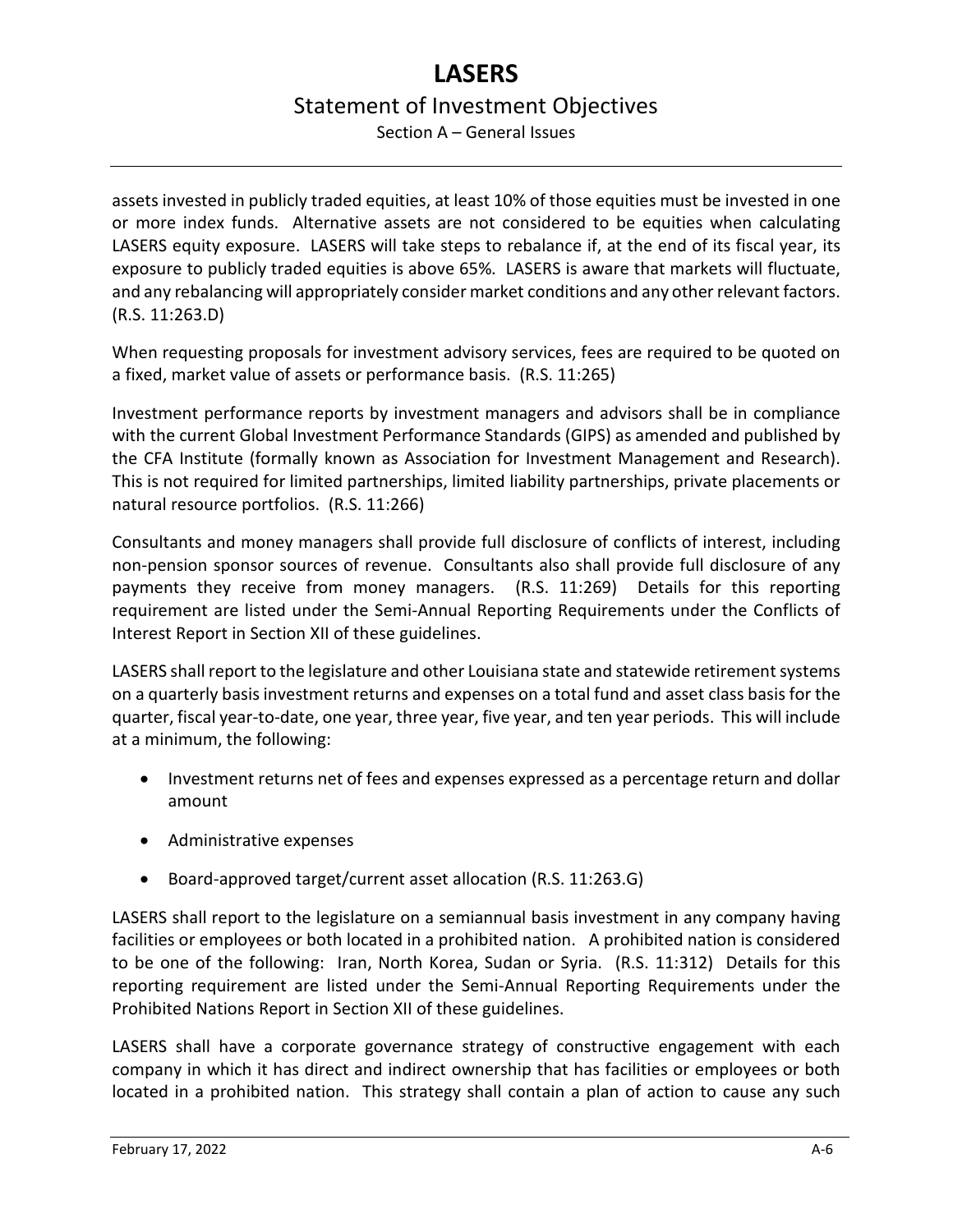Section A – General Issues

company to remove facilities, employees or both from any prohibited nation. This excludes private equity and hedge funds. (R.S. 11:314 & 315)

LASERS is required to invest a portion of funds in an international terror-free fund, which identifies and excludes from the fund companies having facilities or employees or both in a prohibited nation. (R.S. 11:316)

LASERS shall report to the legislature on a quarterly and annual basis its use of Louisiana broker dealers on specified transactions. (R.S. 11:266.1) Details for this reporting requirement are listed under the Quarterly Reporting Requirements under the Broker-Dealer Information in Section XII of these guidelines.

# <span id="page-6-0"></span>**IV. ROLES AND RESPONSIBILITIES**

The following section outlines the roles and responsibilities for each of the parties involved with executing the policy. In addition to the activities described below, each person involved with the policy serves as a fiduciary and will adhere to the "Prudent Man" rule as described in State Statute, which is outlined under the Principal Statutory Investment Provisions found in these guidelines.

## <span id="page-6-1"></span>**Board of Trustees**

The Board of Trustees is responsible for the total investment program. The Board shall approve the investment policy and provide overall direction to the administrative staff in the execution of the investment policy.

• Formal Review Schedule - the Board will conduct formal annual evaluations of the administrative staff, investment consultant and custodian.

## <span id="page-6-2"></span>**Investment Committee**

The Investment Committee was established by the Board to assist in oversight of the investment program; it will consist of not less than seven members of the Board. The Committee reviews and makes recommendation to the Board on investment actions including, but not limited to the following:

## **1. Asset Allocation**

- a. Establishing the asset allocation policy for the portfolio, including target percentages and ranges.
- b. Approving asset classes for inclusion in the portfolio.
- c. Establishing the structure of the portfolio, including the funds to be allocated to active/passive portfolios and internal/external managers.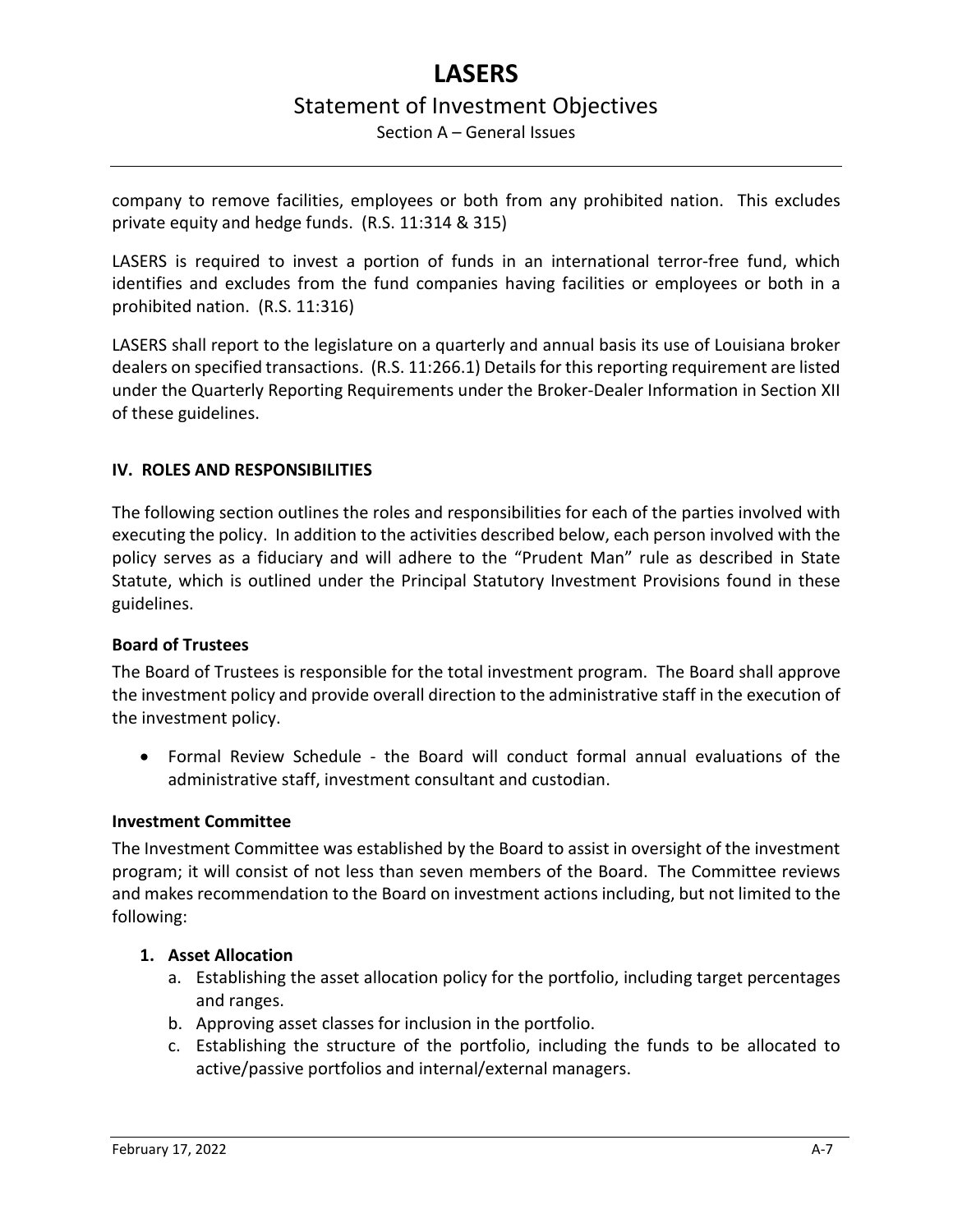# **LASERS**

# Statement of Investment Objectives

Section A – General Issues

## **2. Asset Management**

a. Hiring, retaining or terminating investment managers, consultants, custodians and securities lending agents based on established evaluation processes.

# **3. Risk Control**

- a. Ensuring that appropriate investment policies are in place, along with compliance of policies and directives.
- b. Continue to be aware of information on compliance with Securities and Exchange Commission (SEC) rules on pay to play practices.

# **4. Monitoring**

- a. Establishing performance benchmarks and expectations.
- b. Monitoring the performance of investments.

# <span id="page-7-0"></span>**Chief Investment Officer**

The Chief Investment Officer (CIO) shall assist the Board in developing and modifying policy objectives and guidelines, including the development of liability-driven asset allocation strategies and recommendations on long-term asset allocation and the appropriate mix of investment manager styles and strategies. Choosing appropriate manager styles and strategies will include assisting the Board in evaluating the use of index funds as an alternative to active management. Additionally, the CIO shall provide assistance in manager searches and selection, investment performance calculation and evaluation, and any other analysis associated with the proper execution of the Board's directives.

The CIO shall also communicate the decisions of the Investment Committee to investment managers, custodian bank(s), actuary, and consultant. The CIO provides oversight of the investment consultant, investment service providers and personnel of LASERS investment division.

## <span id="page-7-1"></span>**Investment Consultant**

The Investment Consultant works under direction of the Board, offering a third party perspective and providing an additional level of oversight to the System's investment program. The Consultant's normal functions shall include assisting the Board and the CIO in developing and modifying policy objectives and guidelines, including the development of a liability-driven asset allocation strategy and recommendations on the appropriate mix of investment manager styles, strategies and funding levels.

Additionally, the Consultant shall provide education and training and assist in manager searches and selection, investment performance evaluation, and assist both the Board and CIO in the use of index funds as an alternative to active management. The Consultant shall provide timely information, written and/or oral, on investment strategies, instruments, managers and other related issues, as requested by the Board, the Investment Committee, or the CIO.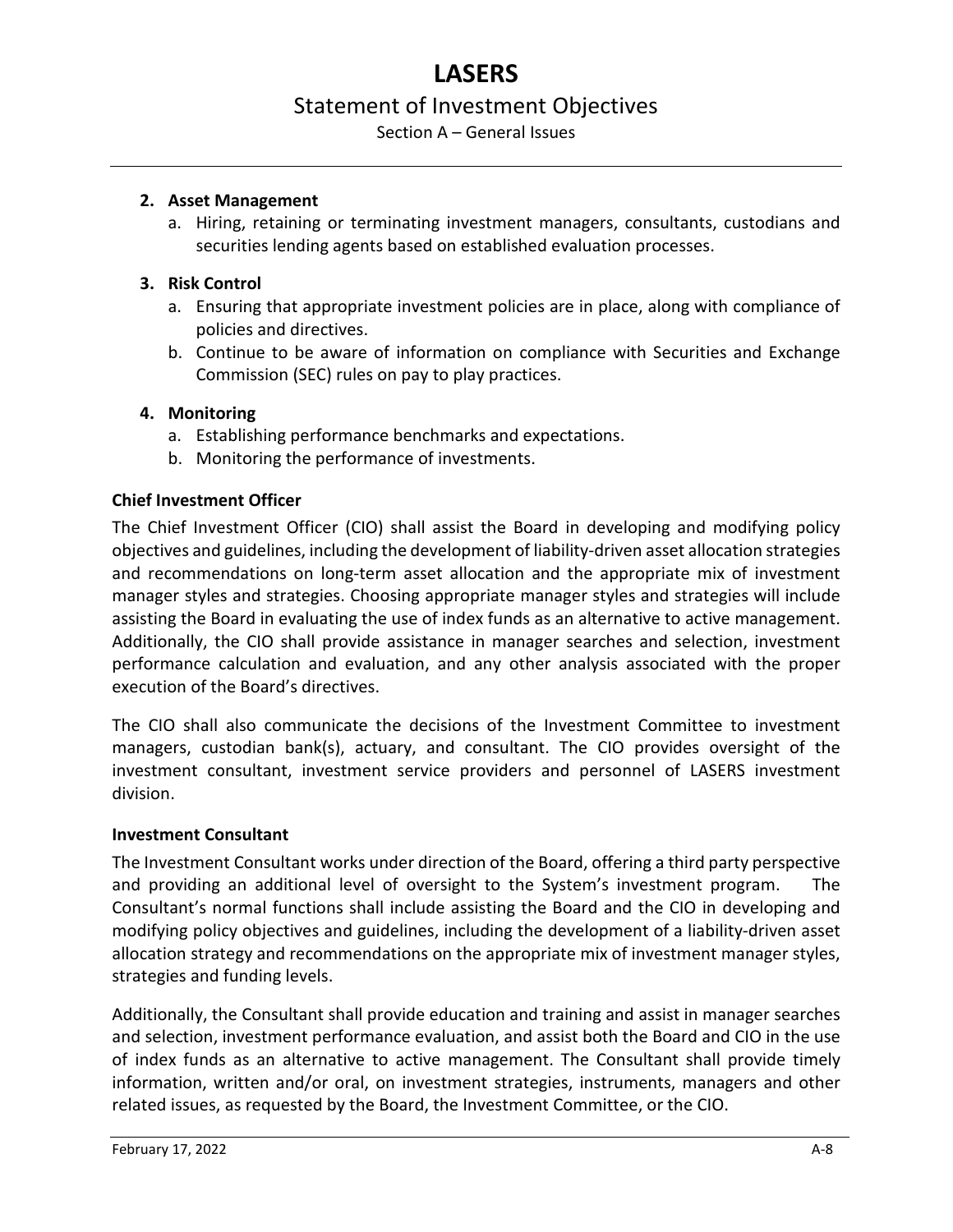Section A – General Issues

#### <span id="page-8-0"></span>**Investment Managers**

The duties and responsibilities of each of the investment managers retained by the Board include, but may not be limited to, the following:

- Investing the assets under its management in accordance with the policy guidelines and objectives expressed herein as well as any directives listed in individual investment manager agreements
- Meeting or exceeding the manager-specific benchmarks, net of all fees and expenses, expressed herein over various and appropriately measured time periods
- Exercising investment discretion within the guidelines and objectives stated herein. Such discretion includes decisions to buy, hold or sell securities in amounts and proportions reflective of the manager's current investment strategy and compatible with the investment objectives
- Complying with all provisions pertaining to the investment manager's duties and responsibilities as a fiduciary
- Complying with the CFA Institute's Code of Ethics & Standards of Professional Conduct and Global Investment Performance Standards (GIPS)
- Disclosing all conflicts and potential conflicts of interest
- Ensuring that all portfolio transactions are made on a "best execution" basis
- Exercising ownership rights, where applicable
- Meeting with the Board as needed upon request of the Board, and timely submitting all required reports outlined in Section XII of these guidelines
- Promptly informing the Board regarding all significant matters pertaining to the investment of the fund assets, for example:
	- o Changes in investment strategy, portfolio structure and market value of managed assets
	- o Changes in the ownership affiliations, organizational structure, financial condition, professional personnel staffing and clientele of the investment management organization
	- $\circ$  Any material changes in the liquidity of the securities they hold in the LASERS portfolio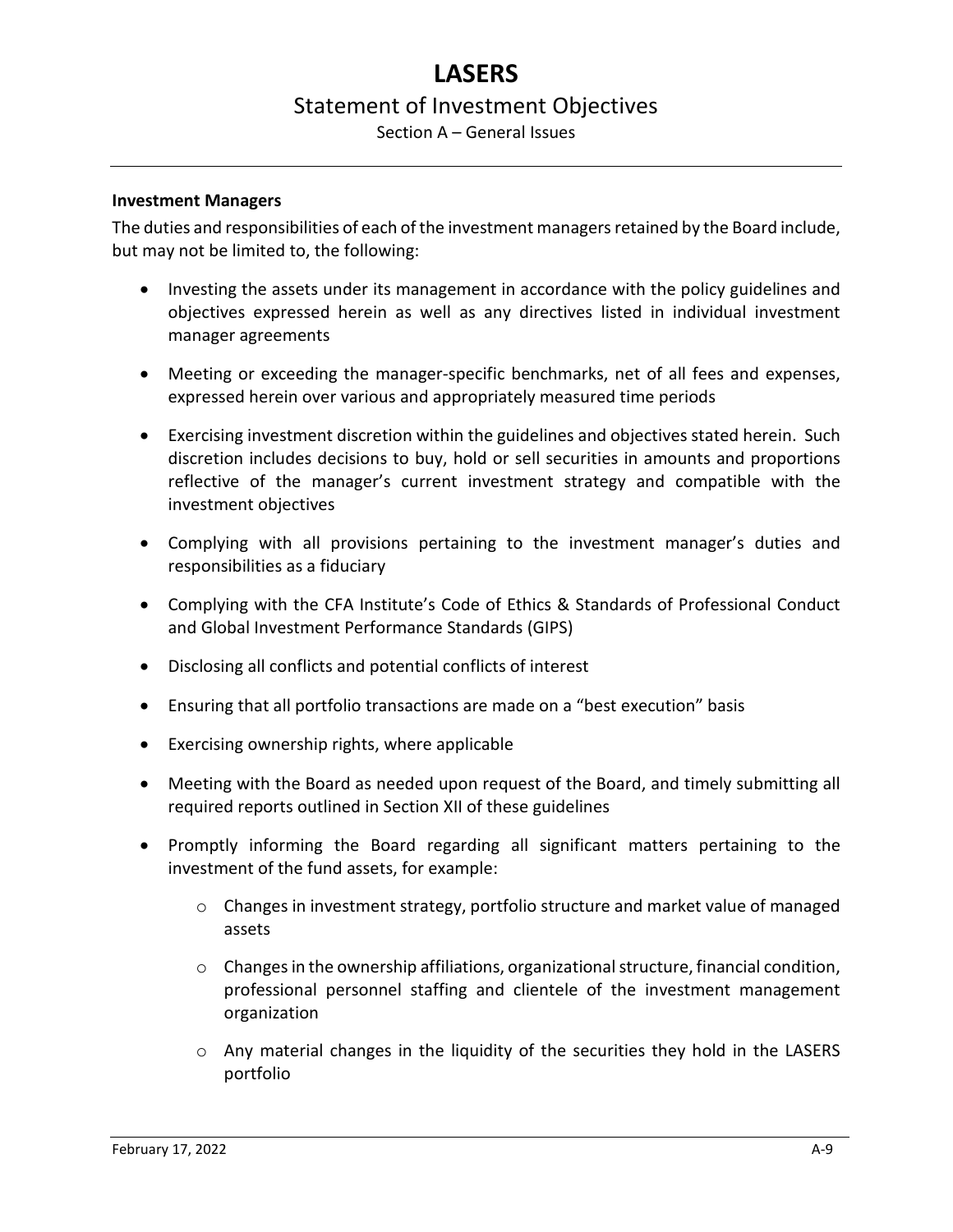- $\circ$  Campaign contributions made by executives or employees to elected officials who can influence selection decisions
- Initiating written communication with the Board when the manager believes that this Investment Policy is inhibiting performance and/or should be altered for any valid reason. No deviation from the guidelines and objectives established in the Policy is permitted until after such communication has occurred and the Board has approved such deviation in writing
- Reconciling performance, holdings and security pricing data with the Fund's custodian bank. If the Fund's custodian bank shows a significantly different price for a given security, the manager should work with the custodian bank to resolve pricing differences. Managers shall provide to LASERS staff a summary of reconciled holdings both in hard copy and the electronic format of LASERS choosing
- Any other duties included in the contract

## <span id="page-9-0"></span>**Custodian Bank**

The Custodian is responsible for the safekeeping of System assets and serves as the official book of record. It is understood that investments that are held in partnerships, commingled accounts or unique asset classes are unable to be held by the System's custodian bank.

The Custodian will be responsible for performing the following functions:

- Holding System assets directly, through its agents, its sub-custodians, or designated clearing systems
- Registration of System assets in good delivery form, collection of income generated by those assets, and any corporate action notification
- Delivery and receipt of securities
- Disbursement of all income or principal cash balances as directed
- Providing daily cash sweep of idle principal and income cash balances. Dividends, interest, proceeds from sales, new contributions and all other monies are to be invested or reinvested promptly
- Providing online records and reports
- Providing monthly statements by investment managers' accounts and a consolidated statement of all assets
- Providing monthly performance reports and quarterly performance analysis reports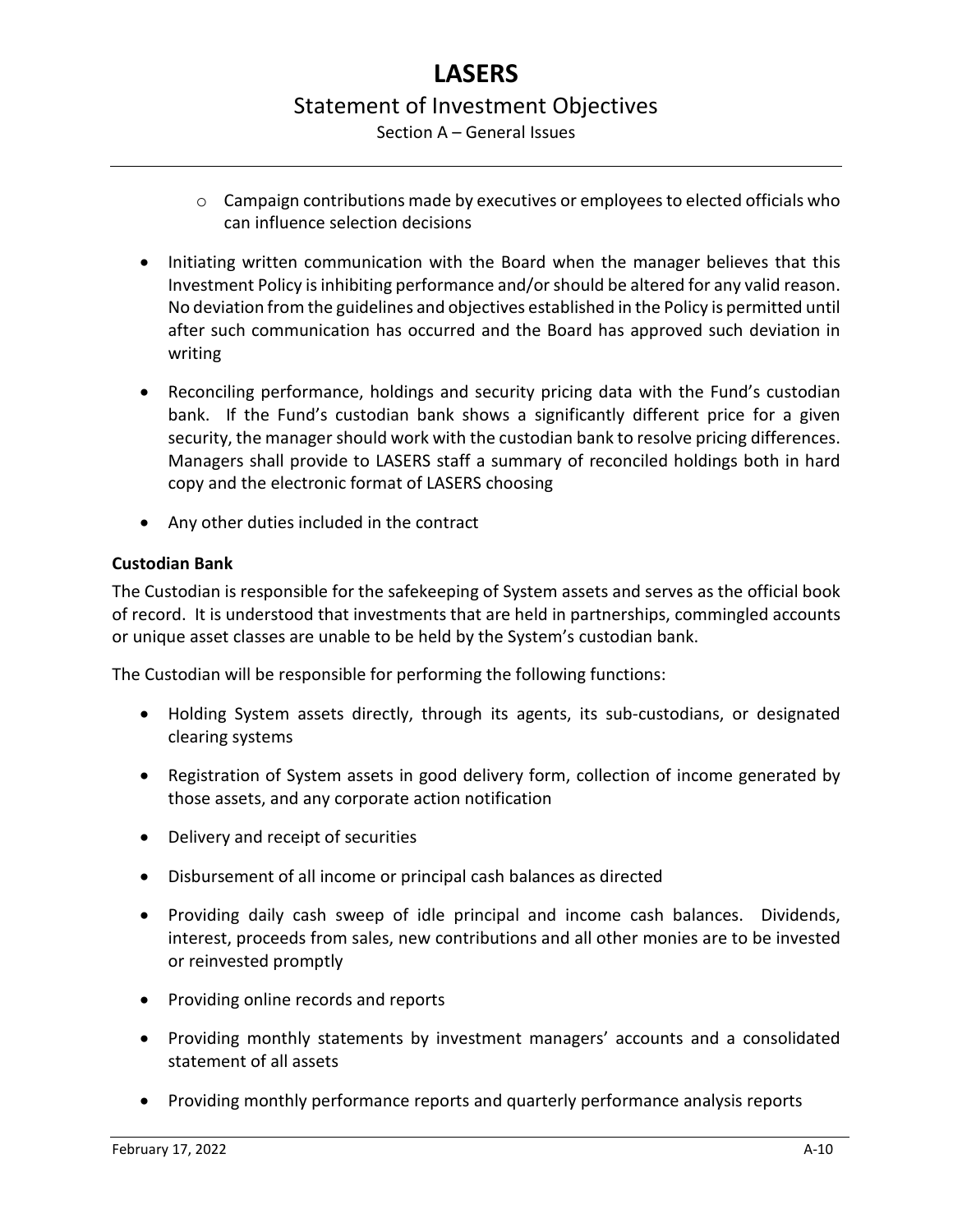Section A – General Issues

- Notifying appropriate entities of proxies
- Accepting daily instructions from designated investment staff
- Resolving any problems that staff may have relating to the custodial account
- Providing a dedicated account representative and back up to assist the LASERS staff in all needs relating to the custody and accountability of the Fund's assets
- Managing the securities lending program (if applicable)
- Overseeing domestic securities class actions on behalf of the System
- Providing a compliance monitoring system
- Any other duties and services included in the contract

## <span id="page-10-0"></span>**V. INVESTMENT OBJECTIVES**

#### <span id="page-10-1"></span>**Nominal Return Requirements**

The investment program shall be structured to preserve and enhance principal over the long term, in both real and nominal terms. For this purpose, short-term fluctuations in values will be considered secondary to long-term investment results. The investments of the Fund shall be diversified to minimize the risk of significant losses. Total return, which includes realized and unrealized gains, plus income less expenses, is the primary goal of LASERS.

The actuarial valuation discount rate for the Fund is 7.4% effective July 1, 2021. The Board has adopted a reduced discount rate of 7.25% effective July 1, 2022. However, LASERS seeks to achieve a long-term actuarial rate of return that is 35 basis points greater than the discount rate in order to account for the expected cost of gain-sharing which funds the experience account.

#### <span id="page-10-2"></span>**Relative Return Requirements**

LASERS seeks to have total returns rank in the top half of the appropriate public fund universe, reflecting similar circumstances to the Fund. The total fund return should, over time, exceed the Policy and Allocation Indices (see Section VI for a description of how the Policy and Allocation Indices are calculated.) Returns for LASERS managers should exceed their respective benchmarks, as well as rank in the top half of the appropriate universe of managers adhering to the same investment strategy.

The Board further recognizes that the return targets described herein may not be achieved in any single year. A longer-term horizon of 5-7 years shall be used in measuring the long-term success of the Fund. While the Board expects that returns will vary over time, LASERS has a risk tolerance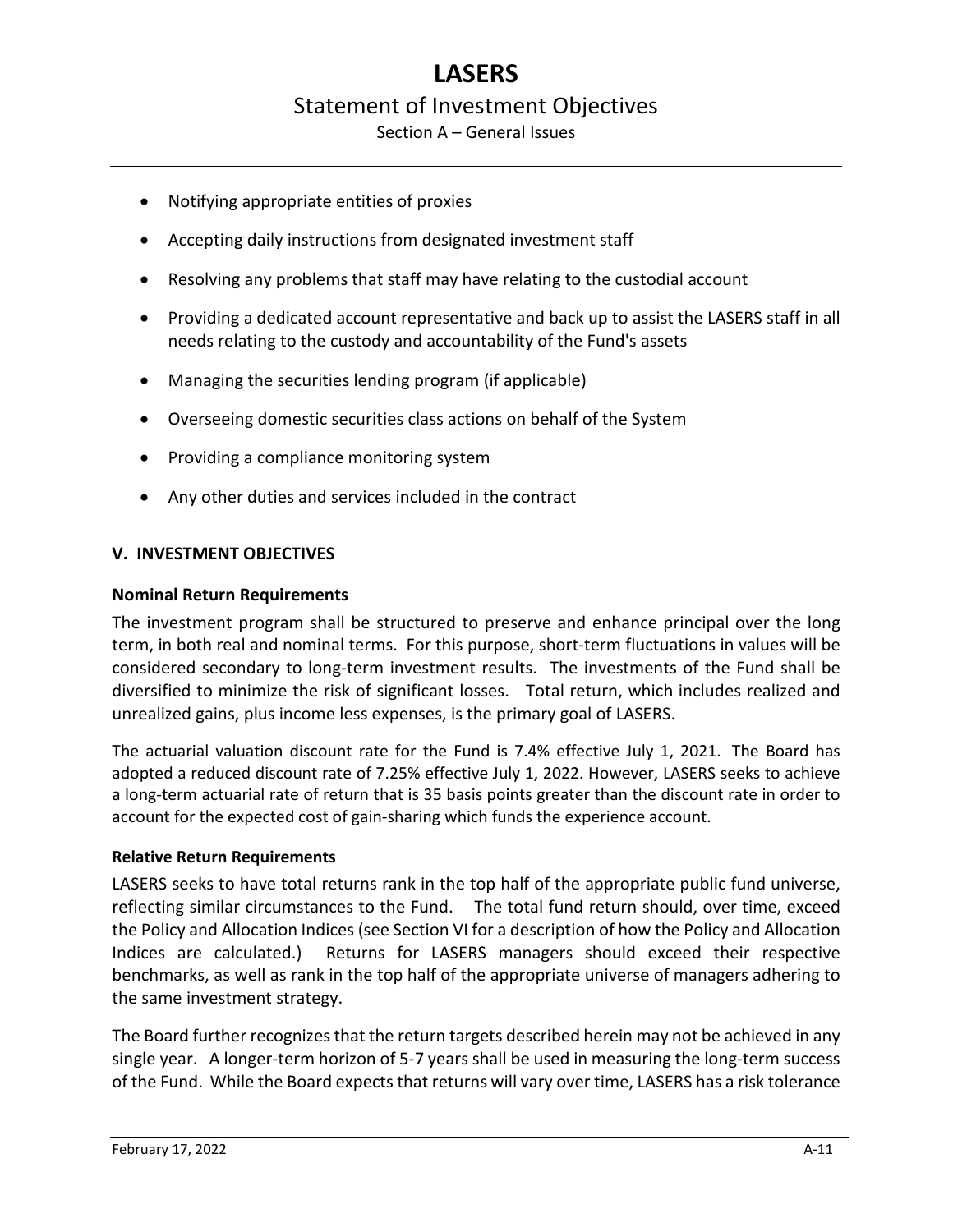Section A – General Issues

consistent with that of other funds created for similar purposes, and the assets of the Fund shall be invested accordingly.

# <span id="page-11-0"></span>**VI. PERFORMANCE BENCHMARKS**

# <span id="page-11-1"></span>**Total Fund Return**

The Total Fund return shall be compared against other public pension plans. LASERS will compare its returns against other funds of similar size and circumstances. LASERS Total Fund return should meet or exceed the Allocation Index return and the Policy Index return, which are each described below.

## <span id="page-11-2"></span>**Allocation Index**

The Allocation Index return shall measure the success of the Fund's current allocation. It shall be calculated by using index rates of return for each asset class invested in by the Fund multiplied by the actual percent allocated to each asset class. The difference between the Allocation Index return and the Total Fund return measures the effect of active management. If the Total Fund return is greater than the Allocation Index return, then active management has in aggregate added value. If the Total Fund return is less than the Allocation Index return, then active management has not added value.

## <span id="page-11-3"></span>**Policy Index**

The Policy Index return shall measure the success of the Fund's target allocation. It shall be calculated by using index rates of return for each asset class invested in by the Fund multiplied by the percent targeted to each asset class. The difference between the Allocation Index return and the Policy Index return measures the effects of deviating from the target allocation. If the Allocation Index return is greater than the Policy Index return, then deviating from the target allocation has added value. If the Allocation Index return is less than the Policy Index return, then deviating has not added value.

## <span id="page-11-4"></span>**Manager Benchmarks**

LASERS Investment Managers shall be compared to a combination of passively managed index returns matching the managers' specific investment styles, as well as the median manager in their appropriate peer group universe. Specific benchmarks and peer groups are described for each manager in Section B of this document.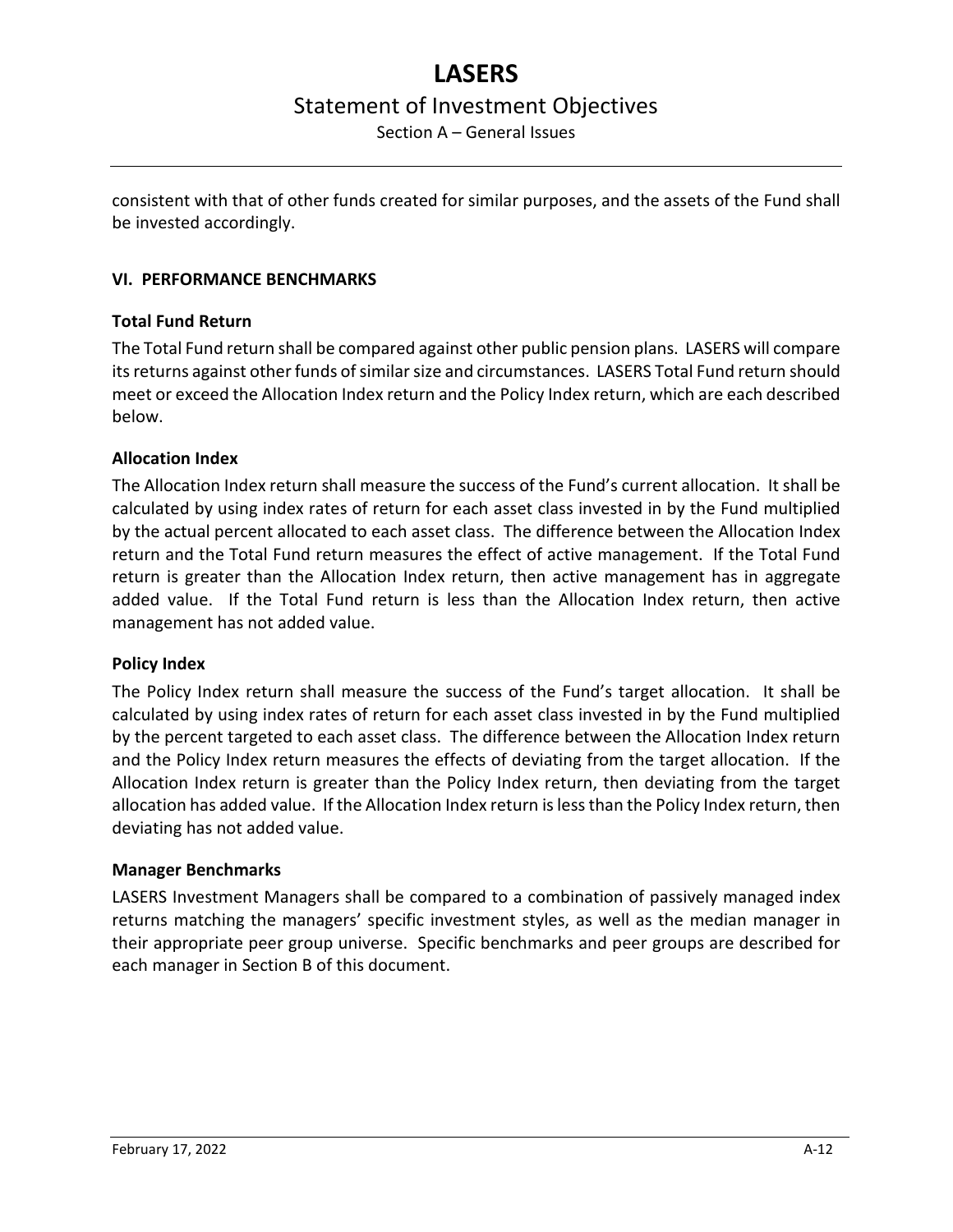Section A – General Issues

#### <span id="page-12-0"></span>**VII. ASSET ALLOCATION**

The foundation of the System's strength and stability rests upon the diversification of plan assets. The following section outlines the current asset allocation, which was designed to achieve the required return objectives of the System, given certain risk considerations. This is to be pursued by LASERS on a long-term basis, but will be revised if significant changes occur within the economic and/or capital market environment. Changes in liability structure, funded status, or long-term investment prospects should trigger a revision of the asset allocation.

#### <span id="page-12-1"></span>**Asset Classes**

The current allocation includes the following asset classes:

#### **Traditional Assets**

- Domestic Equity
- International Equity
- Emerging Market Equity
- Domestic Fixed Income
- Global Multi-Sector Fixed Income
- Emerging Market Debt

## **Non-Traditional Assets**

- Private Markets Fund of Funds Domestic and International
- Private Markets Direct Funds Domestic and International
- Absolute Return Fund of Funds
- Absolute Return Direct Funds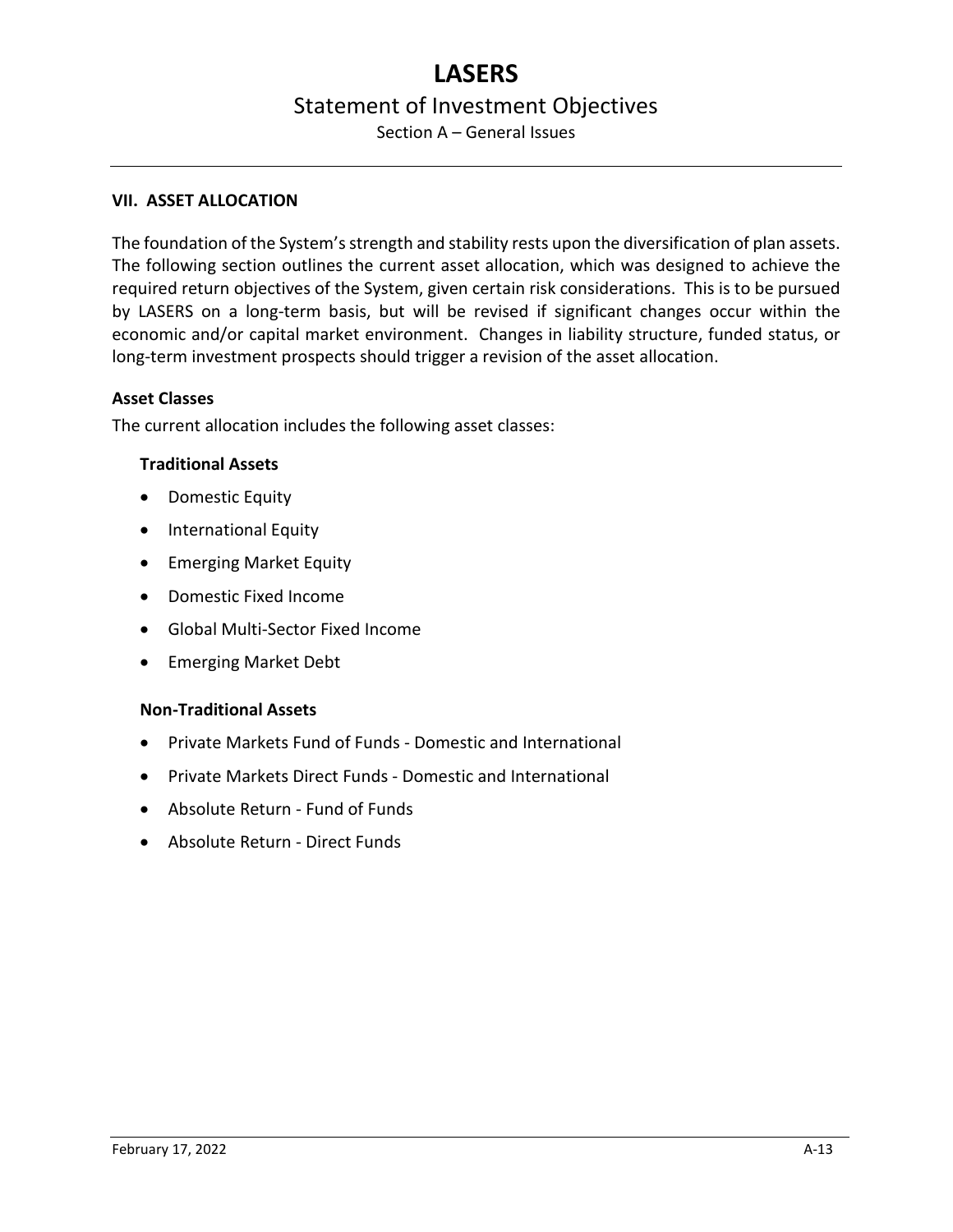Section A – General Issues

Based on the Board's determination of the appropriate risk tolerance for the System and its longterm expectations, the following asset class policy target allocation and permissible ranges have been established:

## <span id="page-13-0"></span>**Target Asset Mix**

|                                      | <b>Market Value</b> | <b>Minimum</b> | <b>Maximum</b> |
|--------------------------------------|---------------------|----------------|----------------|
| <b>Asset Class</b>                   | Target (%)          | Exposure (%)   | Exposure (%)   |
| <b>Equities</b>                      | 54                  | 44             | 64             |
| Domestic Large Cap                   | 23                  | 18             | 28             |
| Domestic Mid Cap                     | 3                   | 1              | 6              |
| Domestic Small Cap                   | 5                   | $\mathcal{P}$  | 8              |
| Established International (Lg Cap)   | 10                  | 5              | 15             |
| Established International (Sm Cap)   | 5                   | 0              | 10             |
| <b>Emerging International Equity</b> | 8                   | $\overline{2}$ | 14             |
|                                      |                     |                |                |
| <b>Fixed Income</b>                  | 20                  | 11             | 31             |
| Core Fixed Income                    | 3                   | 0              | 10             |
| <b>Global Multi-Sector</b>           | 14                  | 9              | 19             |
| <b>Emerging Market Debt</b>          | 3                   | 0              | 8              |
|                                      |                     |                |                |
| <b>Alternative Assets</b>            | 26                  | 16             | 36             |
| <b>Private Markets</b>               | 22                  | 17             | 27             |
| Absolute Return                      | 4                   | 0              | 9              |
|                                      |                     |                |                |
| Cash                                 | 0                   | $\mathbf 0$    | 5              |

## **Implementation**

LASERS recognizes that special expertise is required to properly invest the majority of the assets described above. However, certain highly efficient passively managed investment strategies lend themselves to internal management, resulting in lower management fees for the Fund as a whole. Where appropriate, LASERS will manage these assets internally, so long as the same level of care, prudence and oversight is maintained that an outside professional investment advisor would typically provide.

# <span id="page-13-1"></span>**Style Allocation**

LASERS shall strive to maintain a neutral bias with respect to style allocation (growth versus value) in its equity investments, unless deemed advantageous to implement a style bias. LASERS recognizes that over the long run, returns from growth and value investing tend to approximate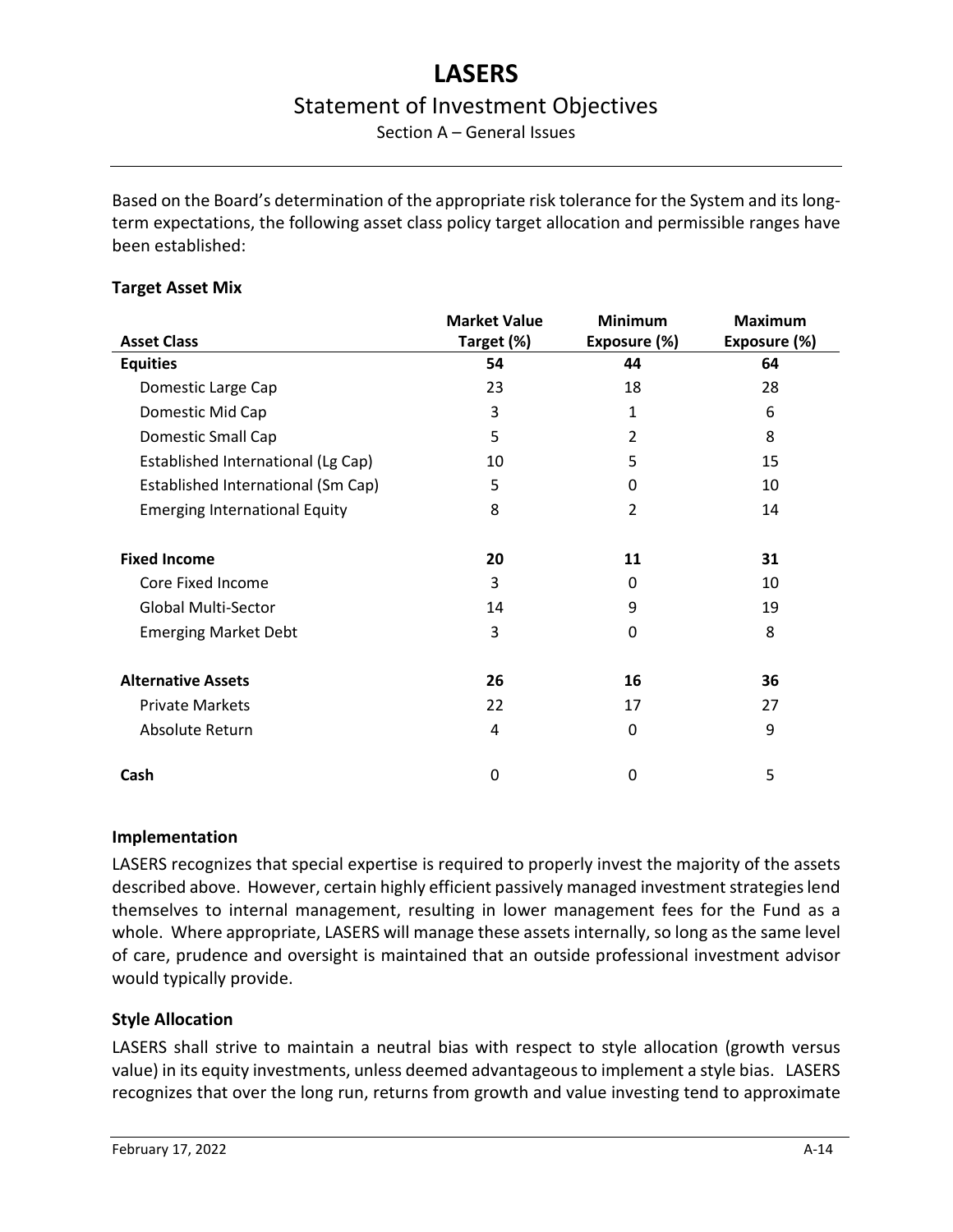Section A – General Issues

each other; over shorter periods, however, differences in returns can be significant. The CIO, as part of the normal rebalancing responsibilities, shall use appropriate judgment and care when rebalancing style-biased portfolios.

# <span id="page-14-0"></span>**Active/Passive Mix**

LASERS shall make use of passive strategies only where passive management, after all fees and expenses, can effectively compete with actively managed portfolios in terms of returns and variability of returns.

# <span id="page-14-1"></span>**Rebalancing**

The CIO will review LASERS asset allocation at least quarterly to determine if it is consistent with the exposure ranges established for LASERS described herein. The CIO will direct staff and investment managers to transfer funds to rebalance the asset allocation as necessary. The CIO will consider market conditions and transaction costs, as well as any other relevant factors when rebalancing.

# <span id="page-14-2"></span>**VIII. RISK MANAGEMENT**

It is recognized that risk issues permeate the entire investment process, and risk is considered throughout the investment process from asset allocation to performance evaluation. Ongoing monitoring will be accomplished through a "mosaic" approach, in which various forms of analysis and reporting contribute to the total picture. Inspection of levels of diversification, nominal risk exposures, risk/return plots, sortino ratio, Value at Risk, tracking error, and worst case scenarios modeling form the core of the monitoring process.

## <span id="page-14-3"></span>**IX. MANAGER SELECTION**

LASERS reserves the right to retain managers to oversee portions of the System's assets. Manager selection is accomplished in accordance with the vendor selection criteria in LASERS Board Governance Policy.

LASERS will not consider the selection of any manager without first setting a target allocation to a particular asset class, and determining that a manager is needed to implement that allocation strategy. Once LASERS has determined that a manager search is warranted, it will establish certain minimum criteria for a manager to be considered eligible to participate in the search. LASERS intends that any qualified candidate receive fair consideration. As such, industry recognized databases will be used for screening purposes to ensure that an unbiased and objective search process is achieved.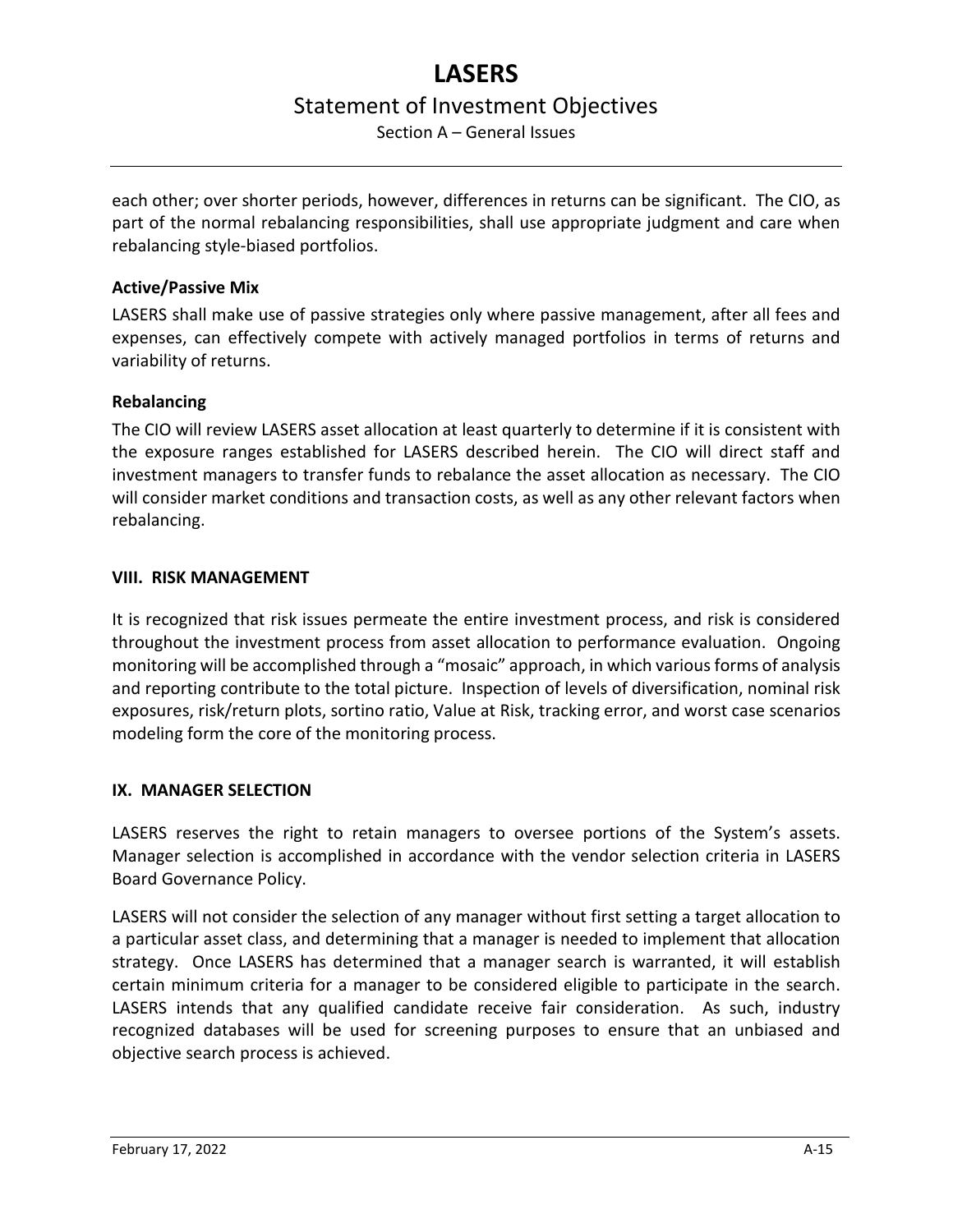Section A – General Issues

In selecting investment managers LASERS will follow a due diligence process, so as to avoid selecting managers on an ad-hoc basis. The process will involve analyzing investment manager candidates in terms of appropriate criteria. LASERS shall strive to hire investment managers that offer the greatest incremental benefit to the Fund, net of fees and expenses, in accordance with, but not limited to, the due diligence criteria listed below:

# **Qualitative Factors**

- Appropriateness of investment philosophy and process
- Fit between product and existing plan assets, liabilities and objectives
- Length of key professionals' tenures

# **Quantitative Factors**

- Absolute and relative returns, and variability of returns
- Portfolio characteristics

# **Organizational Factors**

- Length of firm history
- Stability of the firm's client base and assets under management
- Ownership structure
- Compensation structure
- Fee structure
- References and professional qualifications

As private markets does not lend itself to traditional manager searches, LASERS shall seek to perform the same level of due diligence on these opportunities as it would in a typical manager search. Because most private markets products have only brief, discrete time periods during which they are raising assets, LASERS will consider an additional investment with an existing manager if the investment philosophy, process, people, performance and fees are materially similar to previous investments. LASERS may invest with a new manager only after the appropriate due diligence is performed.

As part of the search process prospective candidates will be required to disclose any campaign contributions made to any LASERS Trustee, staff member or elected official in Louisiana who can influence the selection of an advisor or manager.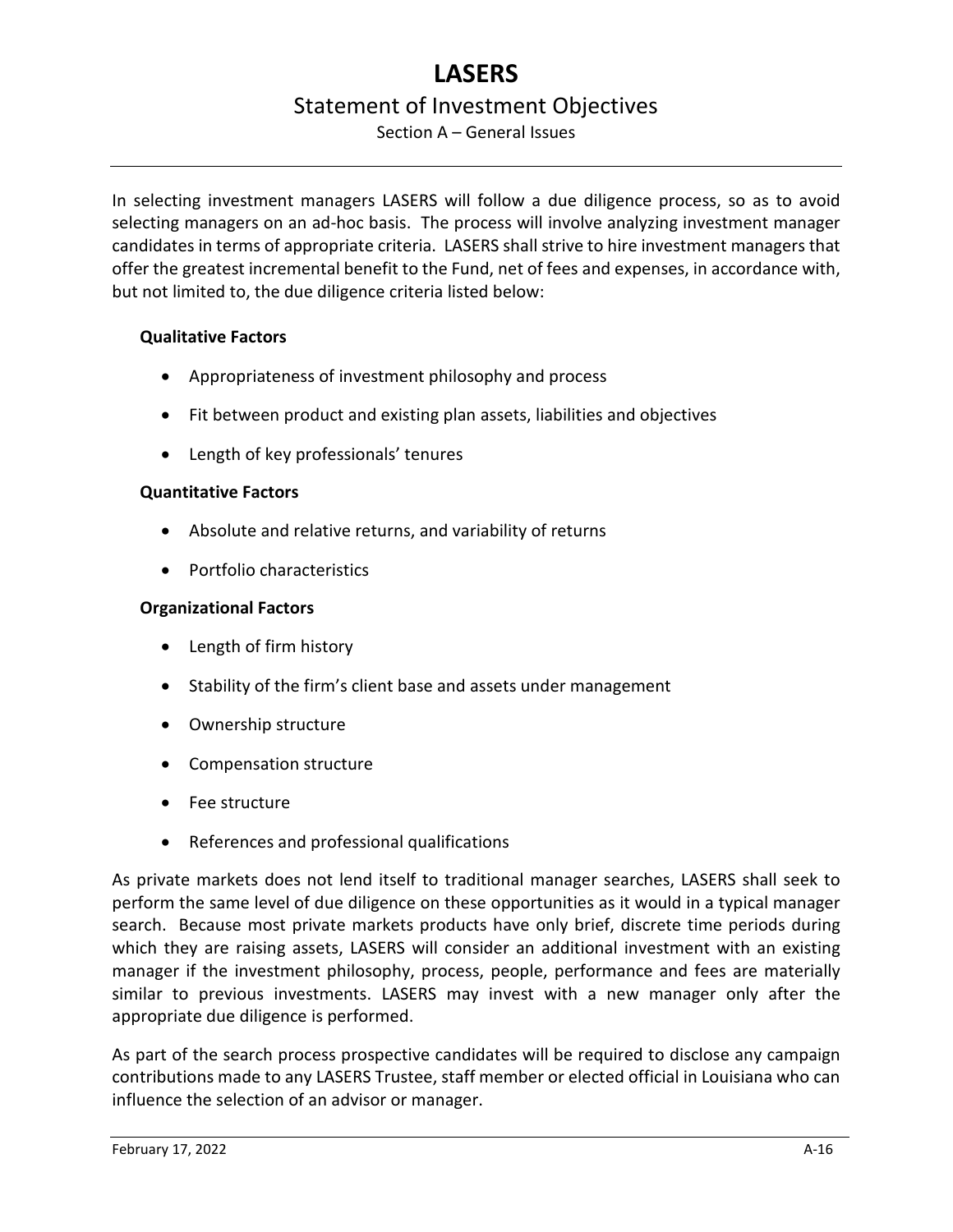Section A – General Issues

#### <span id="page-16-0"></span>**X. INVESTMENT MANAGER GUIDELINES**

#### <span id="page-16-1"></span>**Introduction**

Full discretion, within the parameters of the guidelines described herein, is granted to the investment managers regarding the selection of securities, and the timing of transactions. However, LASERS prohibits its public market investment managers from utilizing any form of soft dollar or commission recapture trading arrangements, requiring its managers to seek the best execution possible with the lowest possible commission costs.

Compliance with all guidelines must be monitored by the investment managers on a regular basis (monthly or more frequently when market conditions warrant) and based on then current market values. Securities that, at purchase, would move the portfolio out of compliance with these guidelines, based on the investment manager's most recent valuation, may not be purchased.

In the event that a portfolio moves out of compliance with these guidelines (as identified in the investment manager's regular review of the portfolio), through market conditions or other changes outside the control of the manager, the manager must bring the portfolio composition back into compliance within 45 days or make a written request to LASERS Investment Committee for a compliance waiver.

## <span id="page-16-2"></span>**Guidelines for Use of Pooled/Commingled Funds**

Mutual funds and other types of commingled investment vehicles provide, under some circumstances, lower costs and better diversification than can be obtained with a separately managed fund pursuing the same investment objectives. However, commingled investment funds cannot customize investment policies and guidelines to the specific needs of individual clients. The Board is willing to accept the policies of such funds in order to achieve the lower costs and diversification benefits of commingled funds. Therefore, commingled investment vehicles are exempt from the policy's restrictions if:

- The investment practices of the commingled fund are consistent with the spirit of this policy, and are not significantly different in letter
- The benefits of using a commingled vehicle rather than a separate account are material

## <span id="page-16-3"></span>**Domestic Equity Manager Guidelines**

The guidelines listed below shall apply to all actively managed domestic equity portfolios, unless otherwise specifically noted:

• Domestic equity purchases are limited to publicly traded common stocks. Exceptions shall be approved by the Board in advance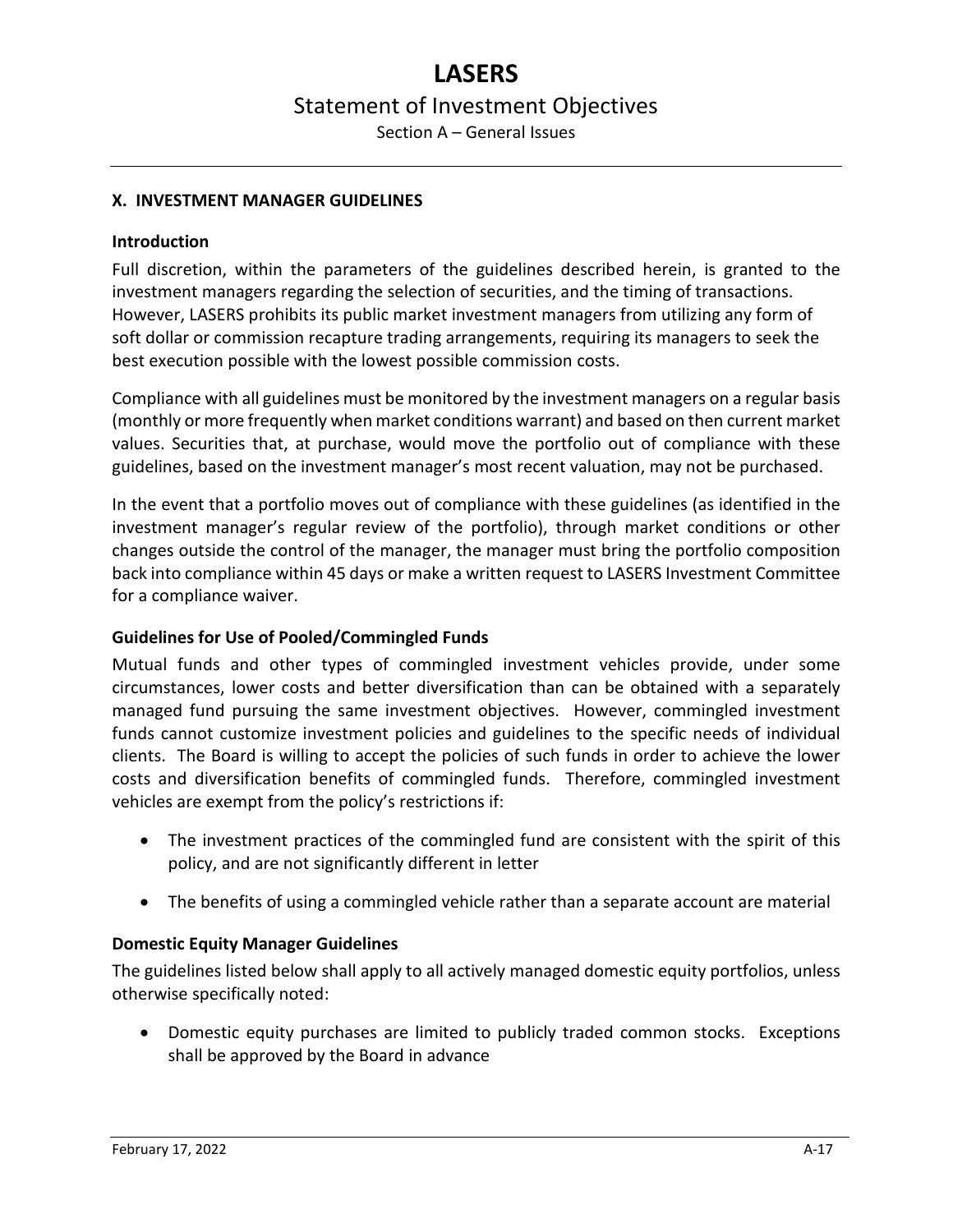- Section A General Issues
- No single holding shall account for more than 6% of the allowable equity portion of the portfolio at market value, or 150% of a stock's weighting in the style benchmark against which the manager is measured, whichever is larger
- LASERS domestic equity portfolios are expected to be fully invested. No more than 10% of a manager's domestic equity portfolio may consist of cash or cash equivalents
- No single holding in LASERS portfolio shall account for more than 5% of the outstanding common stock of any one corporation. Additionally, no single holding across all actively managed portfolios of an investment management firm shall account for more than 15% of the outstanding common stock of any one corporation
- The purchase of stocks or convertibles in foreign companies which are publicly traded securities may be held by each domestic stock manager in proportions which each manager shall deem appropriate, up to 10% of the portfolio at market value
- Convertible bonds, convertible preferred stocks, warrants and rights may be purchased as equity substitutes so long as they meet the equity guidelines listed above

# <span id="page-17-0"></span>**International Equity Manager Guidelines**

The guidelines listed below shall apply to all international equity portfolios, unless otherwise specifically noted:

- Short-term reserves may be held in U.S. dollar-denominated, local currency securities, or investment vehicles available through the System's custodian
- Managers may purchase or sell currency on a spot basis to accommodate securities settlements. Foreign exchange shall be negotiated by the investment manager when settling trades, repatriating interest and dividends, or other income, except in instances that the currency is restricted
- Managers may enter into forward exchange contracts on currency provided that use of such contracts is designed to dampen portfolio volatility or to facilitate the settlement of securities transactions
- LASERS international equity portfolios are expected to be fully invested. No more than 10% of a manager's international equity portfolio may consist of cash or cash equivalents
- Equity securities should be issued by non-U.S. issuers, although the manager has latitude to hold U.S. securities provided that such investment is consistent with attainment of the portfolio's investment objectives and does not exceed 10% of the portfolio's market value. American Depository Receipts (ADRs) do not count towards this 10% limitation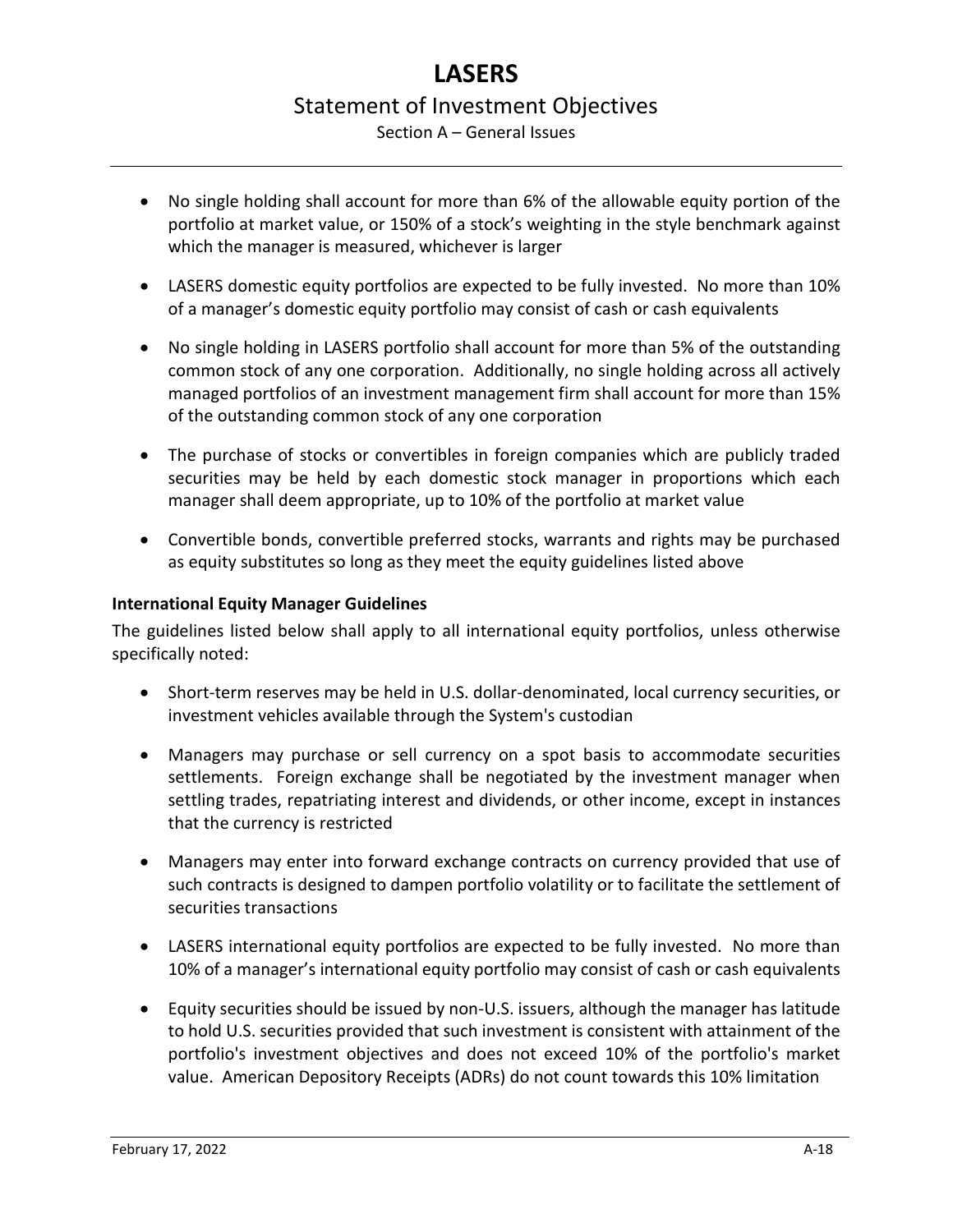- Section A General Issues
- The number of issues held and their geographic or industry distribution shall be left to the investment manager provided that equity holdings in any one company (including common stock and convertible securities) do not exceed 6% of the portfolio at market value, or 150% of a stock's weighting in the benchmark against which the manager is measured, whichever is larger. Additionally, bonds of the companies in question would be included in LASERS exposure calculation if held in the manager's portfolio
- Managers with established international equity mandates may invest up to 10% of their portfolio(s) in emerging markets, as defined by the MSCI EM Index
- Managers with an emerging markets equity mandate are expected to invest in the emerging (non-established) markets, subject to the guidelines listed above, unless LASERS has chosen to invest in a commingled fund in which case the fund's guidelines take precedent

# <span id="page-18-0"></span>**Passive Equity Manager Guidelines**

The guidelines listed below shall apply to all passively managed equity portfolios unless otherwise specifically noted:

• Passive strategies are expected to have characteristics similar to the underlying benchmark. For example, a large cap passive equity portfolio shall have similar capitalization and sector exposure to the underlying benchmark

The following guidelines listed below shall apply to all internally managed passive equity portfolios, unless otherwise specifically noted:

• Tracking error (deviation from the underlying benchmark) is limited to 15 basis points annually for domestic large cap equity strategies, 25 basis points for domestic mid cap equity strategies, 35 basis points for domestic small cap and international large cap equity strategies and 75 basis points for international small cap equity strategies.

## <span id="page-18-1"></span>**Domestic Core Fixed Income Manager Guidelines**

The guidelines listed below shall apply to all domestic core fixed income portfolios, unless otherwise specifically noted:

• Domestic core fixed income investments may include U.S. Government and Federal Agency obligations, corporate bonds, debentures, commercial paper, certificates of deposit, Yankee bonds, mortgage-backed securities and senior secured debt and other instruments deemed prudent by the investment managers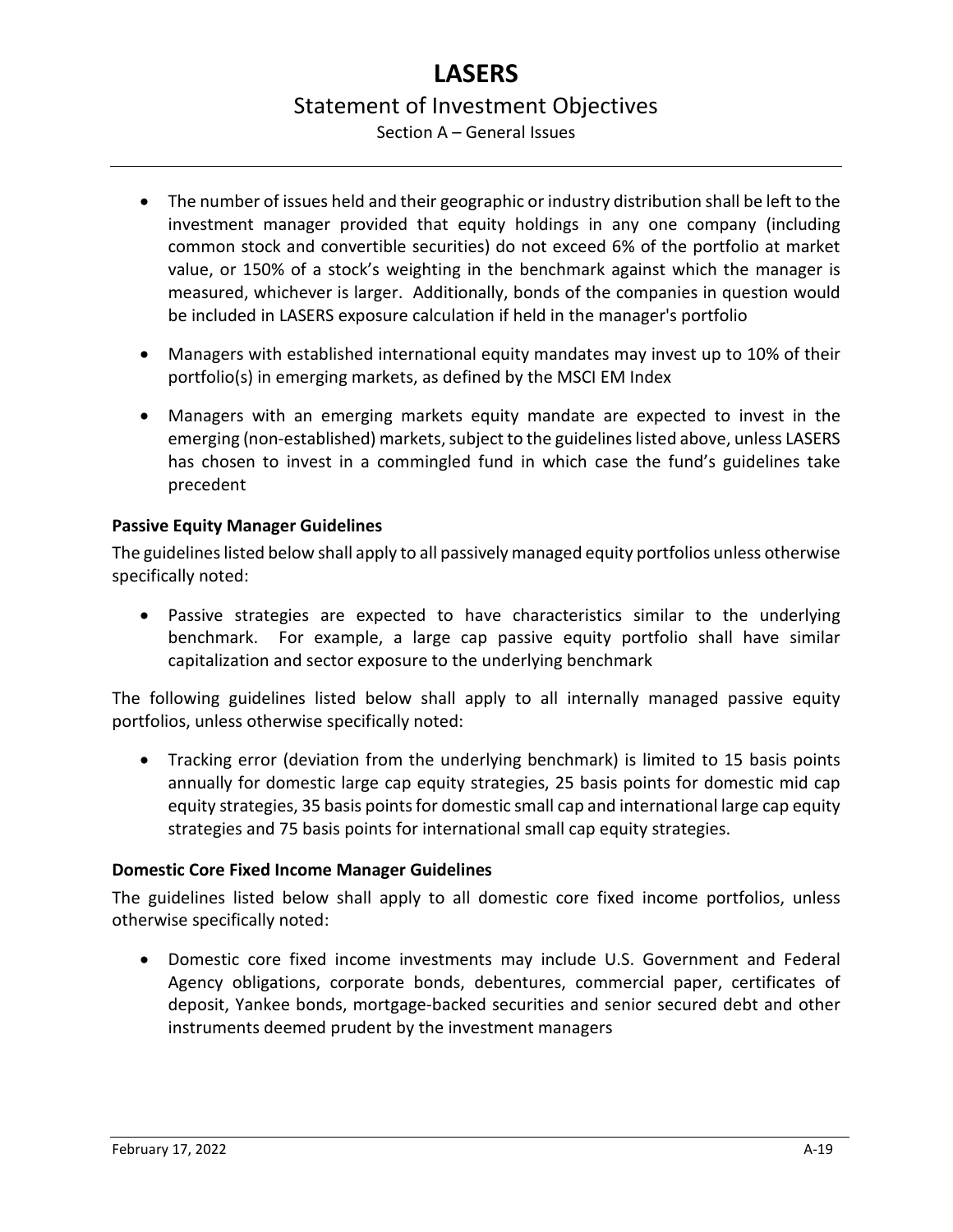# **LASERS** Statement of Investment Objectives Section A – General Issues

- No more than 6% of the market value of LASERS domestic core fixed income assets may be invested in the debt securities of any one issuer. No limitations on issues and issuers shall apply to obligations of U.S. Government and Federal Agencies
- The overall average quality of each fixed income portfolio shall be rated A- or higher. Nonrated issues may be purchased, provided that in the judgment of the manager, they are of a quality sufficient to maintain the average overall portfolio quality of A- or higher. Non-rated issues or issues below investment grade (below BBB-) may be purchased up to a maximum of 15% of the portfolio
- The average duration (interest rate sensitivity) of an actively managed portfolio shall not differ from the passive benchmark's duration by more than two years
- The diversification of securities by maturity, quality, sector, coupon and geography is the responsibility of the manager. Active bond management is encouraged, as deemed appropriate by the investment managers
- Investments in mortgage-backed securities shall have the characteristics of fixed income securities and be responsive to changes in domestic interest rate changes, as well as other factors that affect the credit markets and mortgage investments. The investment managers are responsible for making an independent analysis of the credit worthiness of securities and their suitability as investments for the Plan, and shall adhere to the specific investment, security, diversification limits and administrative guidelines established in the investment management agreement(s)

# <span id="page-19-0"></span>**High Yield Fixed Income Manager Guidelines**

The guidelines listed below shall apply to all high yield fixed income, unless otherwise specifically noted:

- High yield fixed income managers should perform careful credit analysis to mitigate losses from defaults
- Investments should be diversified across sector, industry, sub-industry and market to mitigate losses from defaults
- No more than 6% of the market value of LASERS high yield assets may be invested in the debt securities of any one issuer
- High yield fixed income managers may invest up to 20% of their portfolios in non-U.S. fixed income securities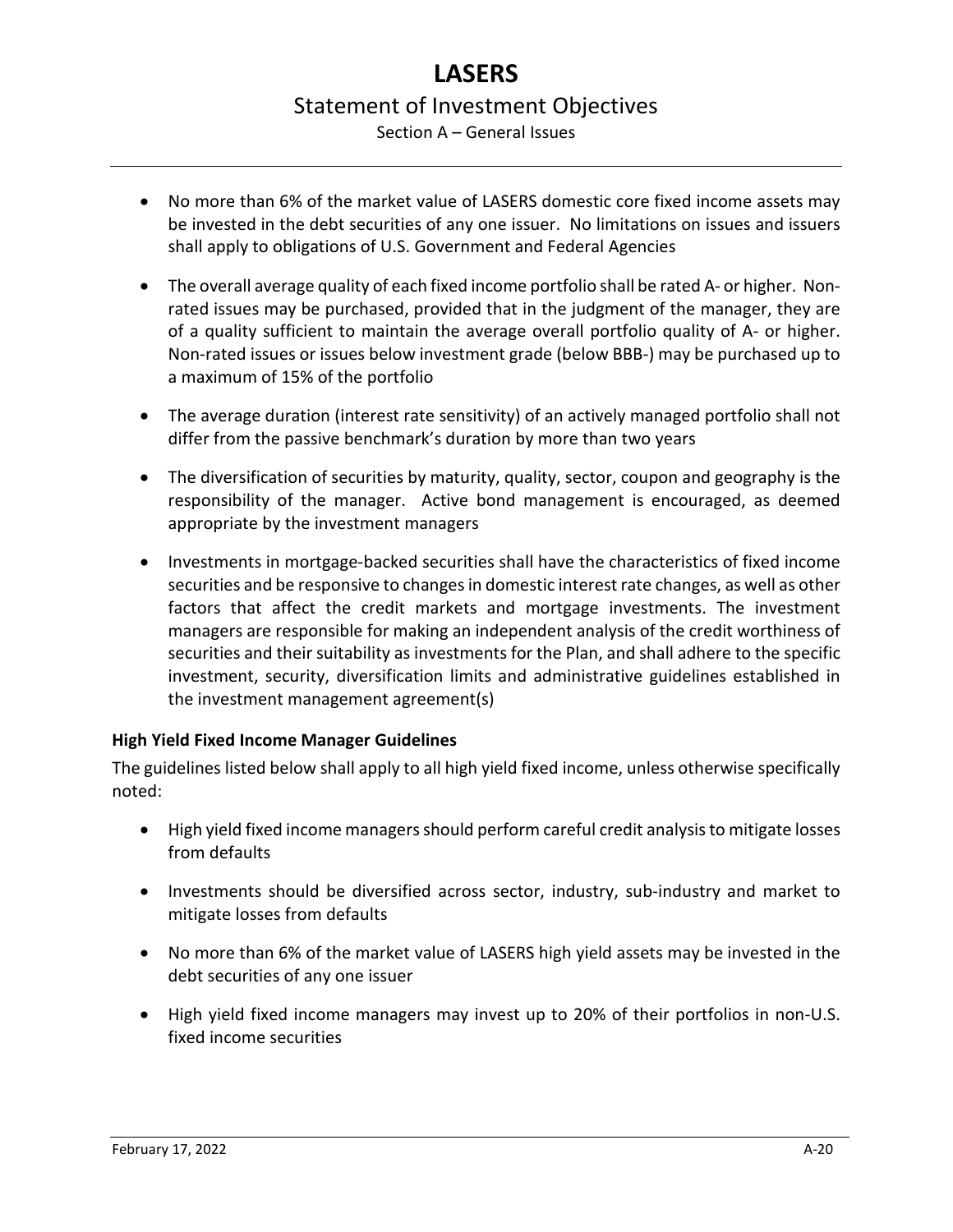Section A – General Issues

# <span id="page-20-0"></span>**Global Fixed Income Manager Guidelines**

The guidelines listed below shall apply to all global fixed income portfolios, unless otherwise specifically noted:

- The global bond portfolio may hold no more than 30% of its assets, at market value, in the debt securities of any single government or non-U.S. government entity. No single non-government debt security shall constitute more than 6% of the global bond portfolio, at market value. Securities issued by AAA Rated Supranational Organizations (such as the World Bank) shall be considered to be government equivalents
- Short-term reserves may be held in U.S. dollar denominated or local currency securities or investment vehicles available through LASERS custodian
- Managers may enter into forward exchange contracts on currency provided that use of such contracts is designed to dampen portfolio volatility rather than lever portfolio risk exposure. Currency contracts may be utilized to either hedge the portfolios currency risk exposure or in the settlement of securities transactions
- Managers may purchase or sell currency on a spot basis to accommodate securities settlements
- Decisions as to the number of issues held and their geographic distribution shall be the responsibility of the investment manager
- The overall average quality of each global fixed income portfolio shall be A- or higher. Non-rated issues may be purchased, provided that in the judgment of the manager, they are of a quality sufficient to maintain the average overall portfolio quality of A- or higher. Issues below investment grade (below BBB-), and/or mortgage-backed securities, may be purchased up to a maximum of 15% of the portfolio
- The average duration (interest rate sensitivity) of a global fixed income portfolio shall not differ from the passive benchmark by more than two years

# <span id="page-20-1"></span>**Emerging Markets Debt (Local Currency) Manager Guidelines**

The guidelines listed below shall apply to all emerging markets debt (local currency) portfolios, unless otherwise specifically noted:

• The emerging markets debt (local currency) portfolio may hold no more than 1.75 times the passive benchmark weight, at market value, in the debt securities of any single sovereign entity. The portfolio may hold up to 15% in securities not issued by benchmark countries. The portfolio may hold up to a combined allocation of 20% in non-benchmark inflation-linked bonds and corporate debt securities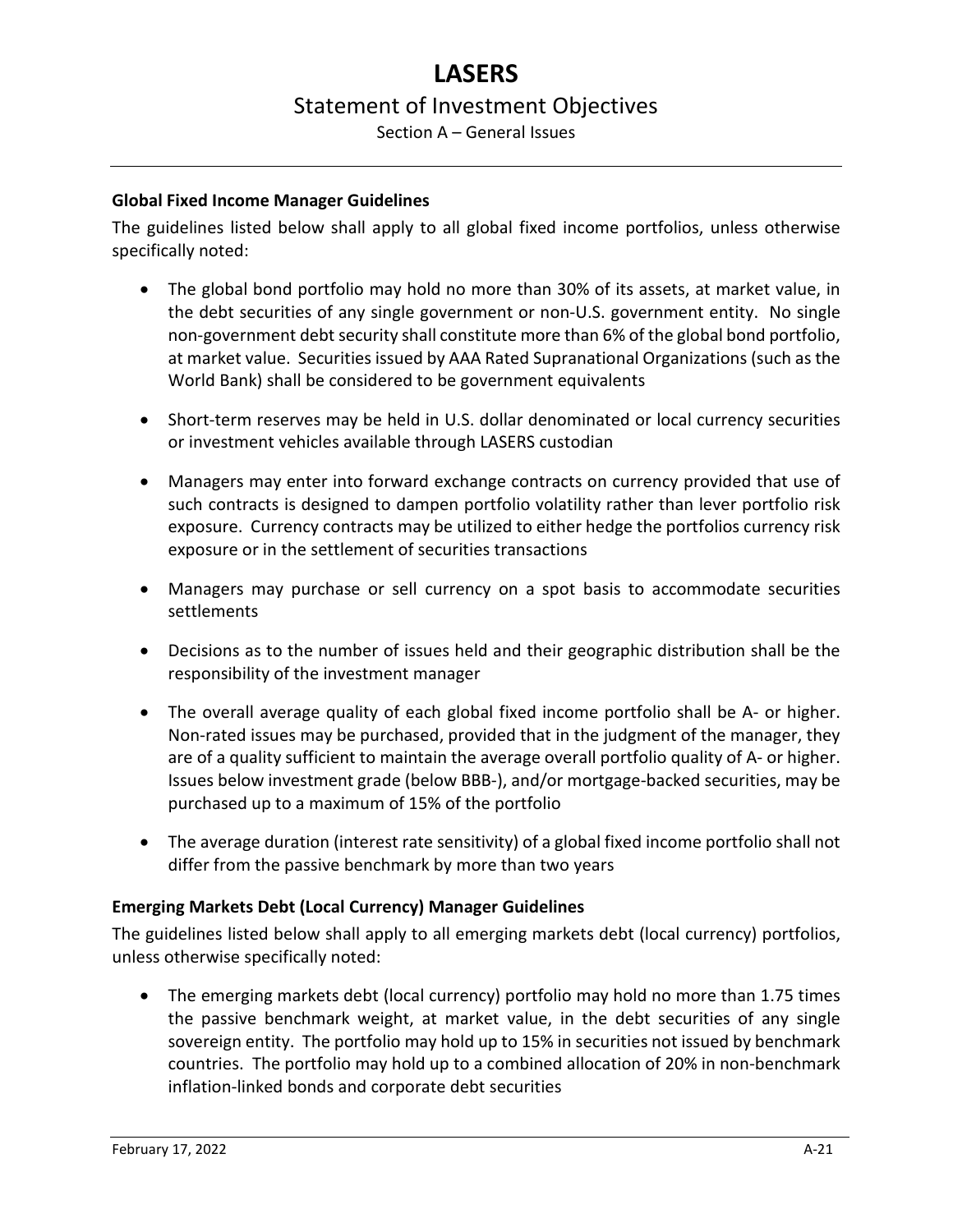Section A – General Issues

- Emerging markets fixed income managers are responsible for performing careful credit analysis related to sovereign debt and other debt issuers to mitigate losses from defaults
- Investments should be diversified across sovereign issuers and markets to mitigate losses from defaults
- Decisions as to the number of issues held and their geographic distribution shall be the responsibility of the investment manager
- The overall average quality of each emerging market debt portfolio shall be BBB- or higher. Non-rated issues may be purchased, provided that in the judgment of the manager, they are of a quality sufficient to maintain the average overall portfolio quality of BBB- or higher.
- Managers may enter into forward exchange contracts on currency provided that use of such contracts is designed to prudently improve portfolio risk-adjusted return rather than lever portfolio risk exposure. Currency contracts may be utilized in the settlement of securities transactions
- Managers may purchase or sell currency on a spot basis to accommodate securities settlements
- The modified duration (interest rate sensitivity) of an emerging markets debt (local currency) portfolio shall not differ from the passive benchmark by more than three years

# <span id="page-21-0"></span>**Global Multi-Sector Fixed Income Program Guidelines**

This section sets out the general policies and guidelines for the Global Multi-Sector ("GMS") Fixed Income Program and shall apply to all GMS fixed income portfolios, unless otherwise specifically noted:

The GMS Program allows investments in securities across the fixed income universe. The universe includes, but is not limited to, sovereign debt, corporate credit, structured products, currency, leveraged loans, distressed debt and other investments made on a global basis.

The GMS Fixed Income Program's managers shall take a flexible, best idea approach and may tactically move the portfolio in response to market conditions, allowing for the incorporation of broad, macroeconomic-level views into portfolio construction. This includes flexible duration management.

The Program's managers are responsible for making an independent analysis of the credit worthiness of securities and their suitability as investments for the Plan. Therefore, managers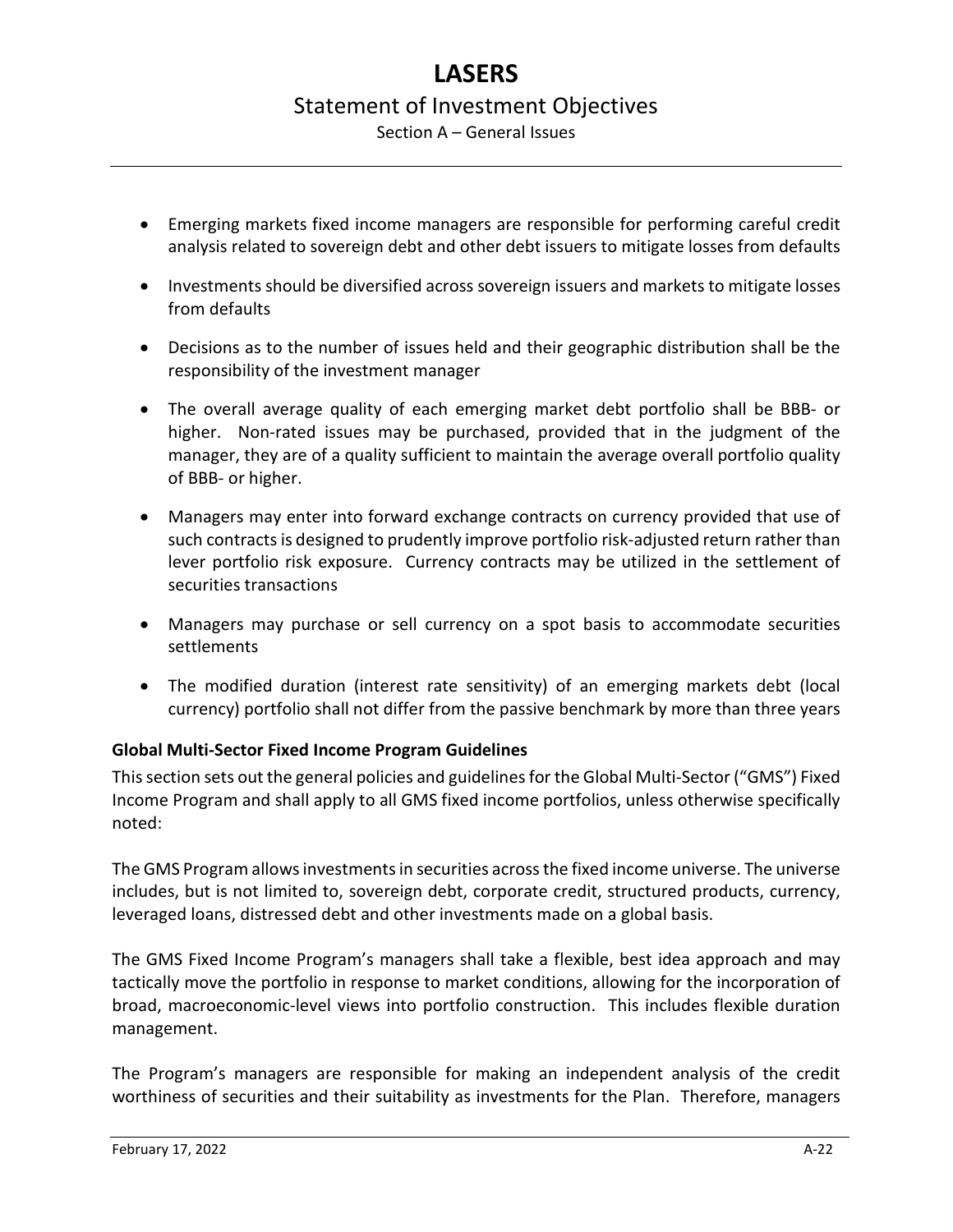Section A – General Issues

shall adhere to any administrative guidelines and specific investment, security, liquidity, diversification limits, use of leverage and performance objectives established in their specific investment management agreement(s).

# **Diversification**

The Program seeks to manage risk through appropriate diversification by investment strategy, geography, investment management firm, and instrument.

Decisions as to the number of issues held and the allocation across instruments within the portfolio shall be the responsibility of the investment manager. This includes diversification of fixed income and credit securities by maturity, quality, sector, coupon and geography. Active bond management is encouraged, as deemed appropriate by the investment managers.

## **Evaluation and Selection**

The criteria for selecting GMS Fixed Income managers should include but are not limited to:

- Broad resources and experience across the fixed income and credit landscape
- A global multi-sector fixed income track record or a track record across the individual sectors and strategies included in the product
- Sound quantitative and qualitative processes for constructing portfolios, including skills in identifying the ideal implementation of a particular credit investment through capital structure analysis
- An ability to blend macroeconomic capital market themes with fundamental, bottom-up credit analysis
- A robust risk management process and discipline for controlling risk
- Attractive fee arrangements
- Commitment to work with LASERS staff

# **Performance Objectives**

Fixed income and credit focused benchmarks, in addition to internally generated qualitative and quantitative measures, will be used to judge the efficacy of each manager's performance. Note that internal benchmarks may differ slightly from how a manager evaluates performance.

The GMS Fixed Income Program may invest in managers with distinctly different approaches and objectives. Such that the establishment of individualized performance objectives and guideline limits for each manager may be appropriate.

## **Guidelines/Limits**

• No more than 6% of the market value plus uncalled committed capital of LASERS GMS assets may be invested in the securities of any one issuer, excluding securities of the U.S.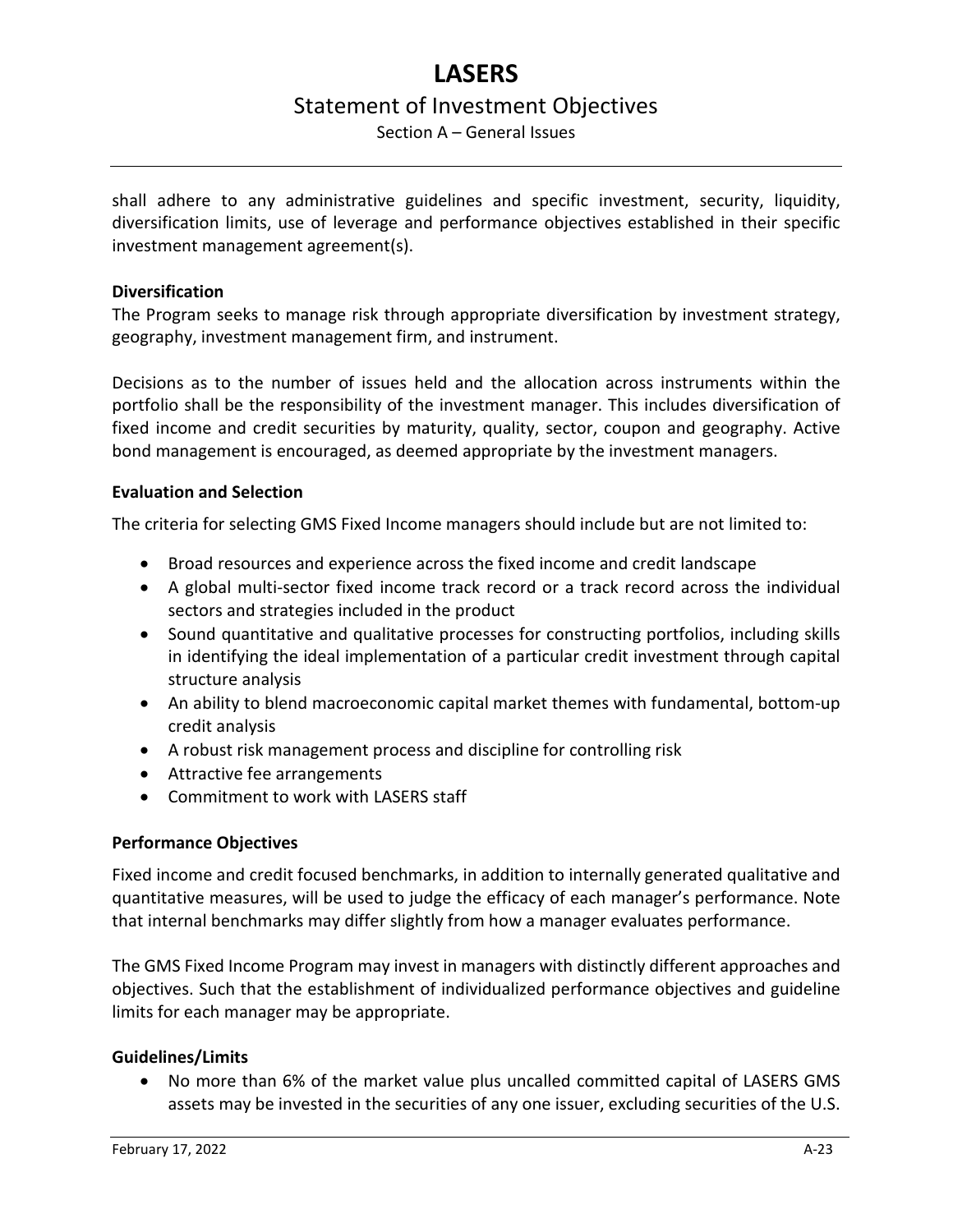Section A – General Issues

Government, its Agencies and Instrumentalities It is understood that during initial funding this may occur until the portfolio reaches its target size

- GMS fixed income managers may invest up to 10% of portfolio market value in Equity securities
- These limits may be exceeded with consent from LASERS staff and Consultant

# <span id="page-23-0"></span>**Alternative Investment Program Guidelines**

LASERS Alternative portfolios will include but are not limited to Private Markets, Absolute Return, Risk Parity and Real Assets. The Board recognizes that alternative assets are potentially more risky than other investments of the Fund. As such, extra care shall be taken in evaluating and fully understanding all aspects of an alternative investment opportunity. In general, alternatives should add value to the total plan either through return enhancement and/or risk diversification.

Because of the unique nature of this asset class this Policy is not applicable to the Alternative Investment Program managers. Each investment manager shall be governed by the fund's documents, which outline/delineate the specific objectives.

## <span id="page-23-1"></span>**Private Markets**

This section sets out the general policies and guidelines for the Private Markets Program. The Program consists of privately traded investments, both equity and debt, made on a global basis in limited partnership or other fund vehicles and direct investments in operating or holding companies through strategic partnerships or as co-investments.

## **Diversification**

The program shall seek to reduce risk through appropriate diversification by investment strategy, geography, industry, and when appropriate by vintage year.

#### **Investment Strategy**

The investment strategies may include, but are not limited to:

- Buyouts or Corporate Restructuring
- Venture Capital
- Secondary Investments
- Distressed Securities
- Mezzanine
- Energy and Natural Resources
- Special Situations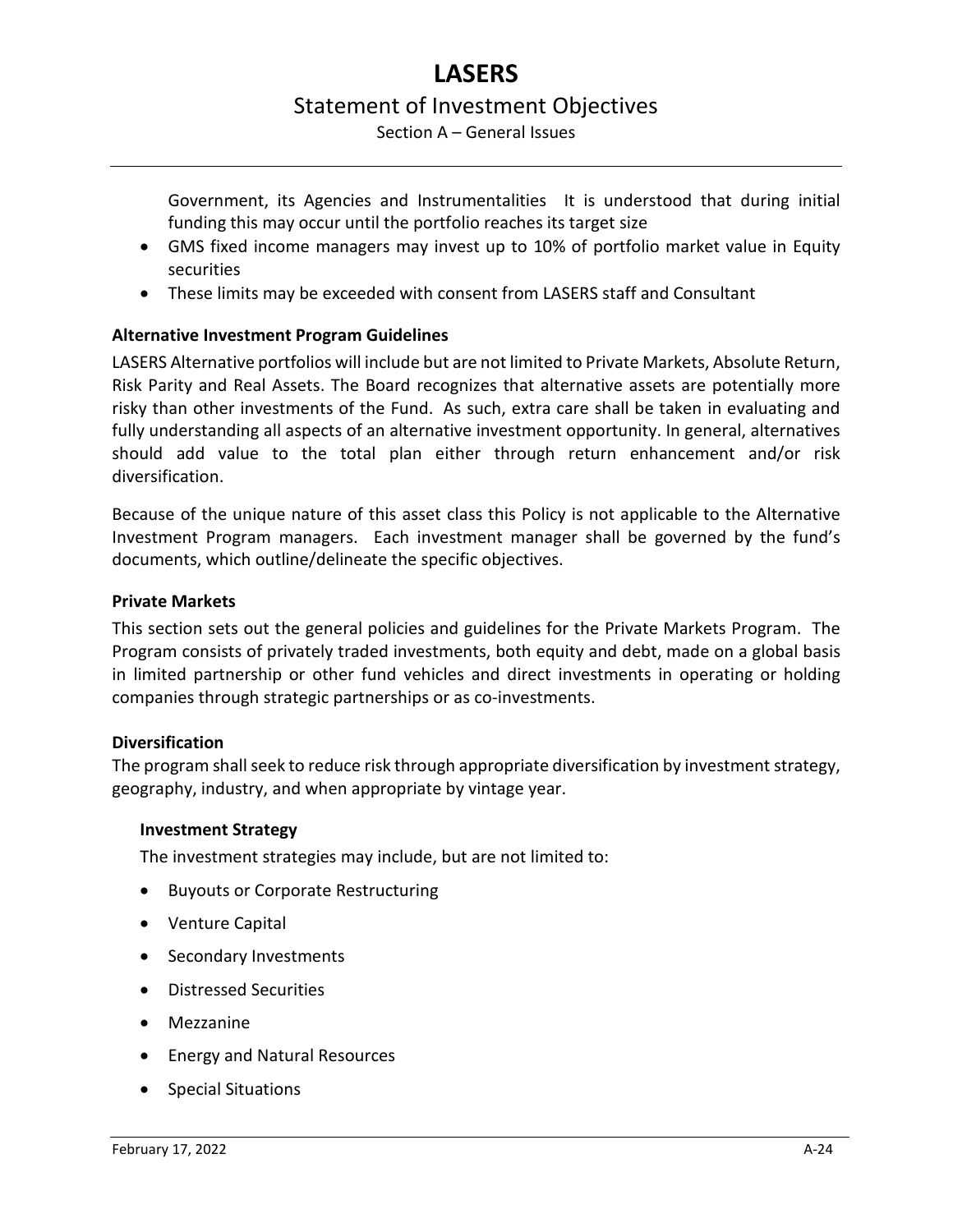Section A – General Issues

• Private Credit

#### **Geography**

The private -markets portfolio should be broadly diversified by geographic region.

#### **Industry**

The portfolio should be diversified across a broad cross-section of opportunities in different industries.

#### **Vintage Year**

Based on the target commitment amounts for a given vintage year, commitments will be made on a consistent basis from vintage yearto vintage year, assuming the best opportunities can be found. The Program should strive to capitalize on the most attractive opportunities over time, while improving portfolio balance and diversification.

#### **Evaluation and Selection**

The selection process of private markets managers shall include, but are not limited to the following:

- Quality, experience, and the integrity of the manager
	- o References on a general partner must be checked prior to investing in a private markets fund
- History of success as demonstrated by investment returns and value creation
- Firm's due diligence process
- Alignment of interest between the System and the manager
- Quality control processes including, but not limited to, investment monitoring and risk control
- Quality of reporting
- Attractive fee arrangements
- Commitment to work with LASERS staff

## **Performance Objective**

To earn, over the long term, a total return that exceeds those of traditional markets and that is commensurate with the risk and illiquidity that is present in this asset class. It is understood that,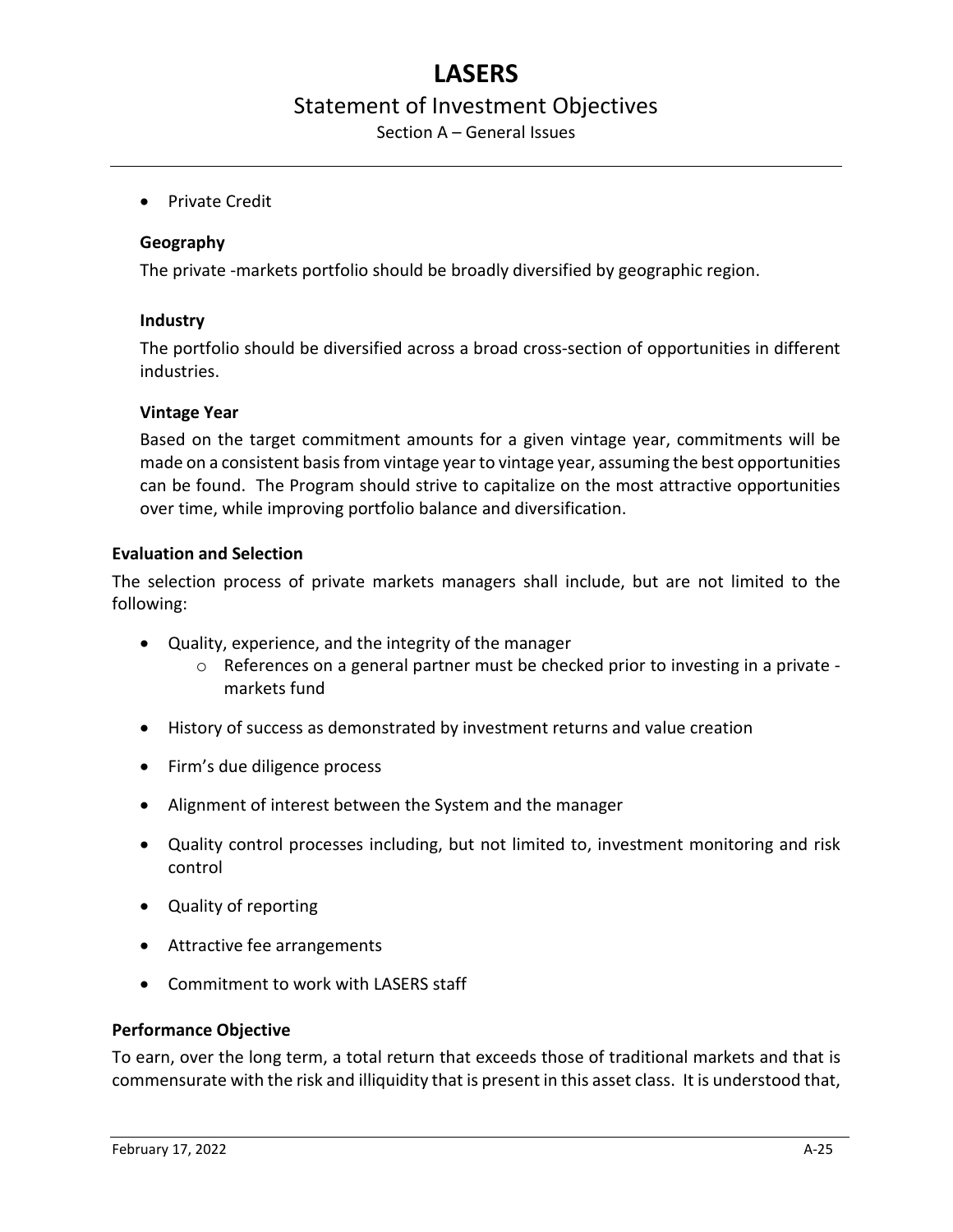Section A – General Issues

in the early years of funds structured as a drawdown vehicle, investment returns may be zero or even negative after considering expenses.

The return objective is to achieve an IRR and/or money multiple that ranks in the top quartile of comparable investments.

#### **Investment Parameters**

- LASERS shall endeavor to systematically commit additional funds to this asset class over time as it becomes under-represented relative to LASERS target asset allocation. LASERS shall attempt to commit up to 200% of its target weighting to private -markets investments to help ensure that the funded portion of the investments approximate the target allocation
- LASERS initial investment in a partnership/fund shall not exceed 25% of the committed capital of that partnership/fund
- No more than 25% of the alternative asset investment allocation may be invested with a single manager, general partner, or single fund, with the exception of a fund-of-funds
- Preference will be given to those funds where the general partner is contributing at least 1% of total fund
- All investments must have a mechanism for exit

## <span id="page-25-0"></span>**Absolute Return/Risk Parity**

This section sets out the general policies and guidelines for the Absolute Return/Risk Parity Program. The Program consists of absolute return (hedge funds) and risk parity investments made on a global basis in limited partnership or other fund vehicles. The Absolute Return Program shall complement the investment portfolio by capitalizing on opportunities not available in the traditional public markets. The Risk Parity Program shall complement the investment portfolio through risk-weighted asset allocation across multiple diversifying asset classes.

#### **Diversification**

The program will seek to minimize risk through appropriate diversification by investment strategy, geography, investment management firm, thorough due diligence and qualitative/quantitative risk management.

#### **Investment Strategy**

The investment strategies may include, but are not limited to:

• Commodity Trading Advisors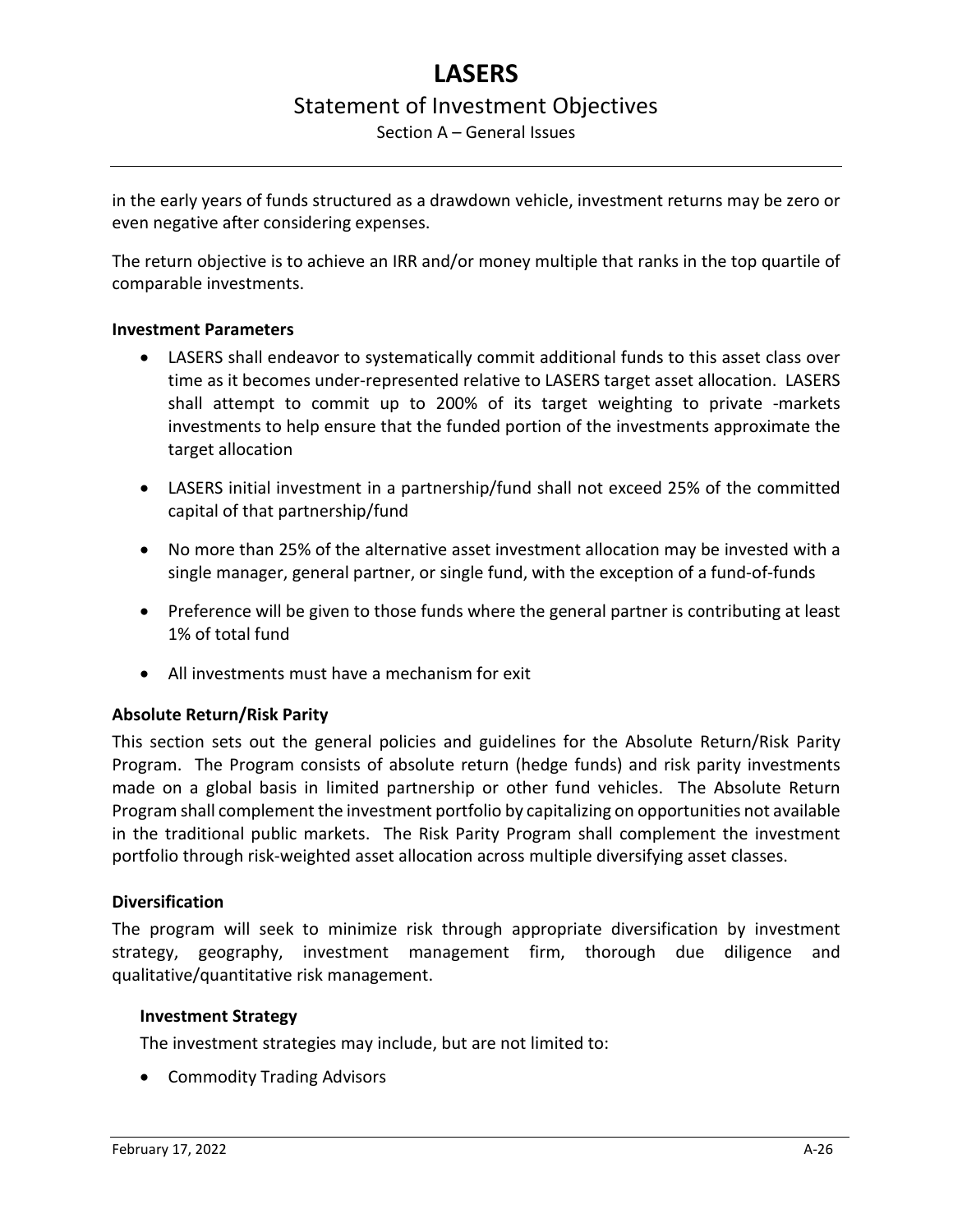# **LASERS**

# Statement of Investment Objectives

Section A – General Issues

- Convertible Arbitrage
- Distressed Securities
- Fixed Income Arbitrage
- Long/Short Credit
- Long/Short Equity
- Market Neutral
- Merger Arbitrage
- Statistical Arbitrage
- Global Macro
- Market or Alternative Risk Premiums
- Derivative and Cash Market Instruments

## **Evaluation and Selection**

The process for including Absolute Return/Risk Parity managers should include but are not limited to:

- Sound quantitative and qualitative process for constructing portfolios
- Multiple senior personnel with significant experience in the Absolute Return/Risk Parity Industry
- Breadth of experience across many fund strategies
- Robust discipline for controlling risk
- Attractive fee arrangements
- Commitment to work with LASERS staff

## **Performance Objectives**

The Absolute Return/Risk Parity Program will make specialized investments requiring the establishment of individualized performance objectives for each fund/manager. The Hedge Fund Research, Inc. (HFRI) strategy benchmarks in addition to internally generated qualitative and quantitative measures will be used to judge the efficacy of each fund/manager's performance.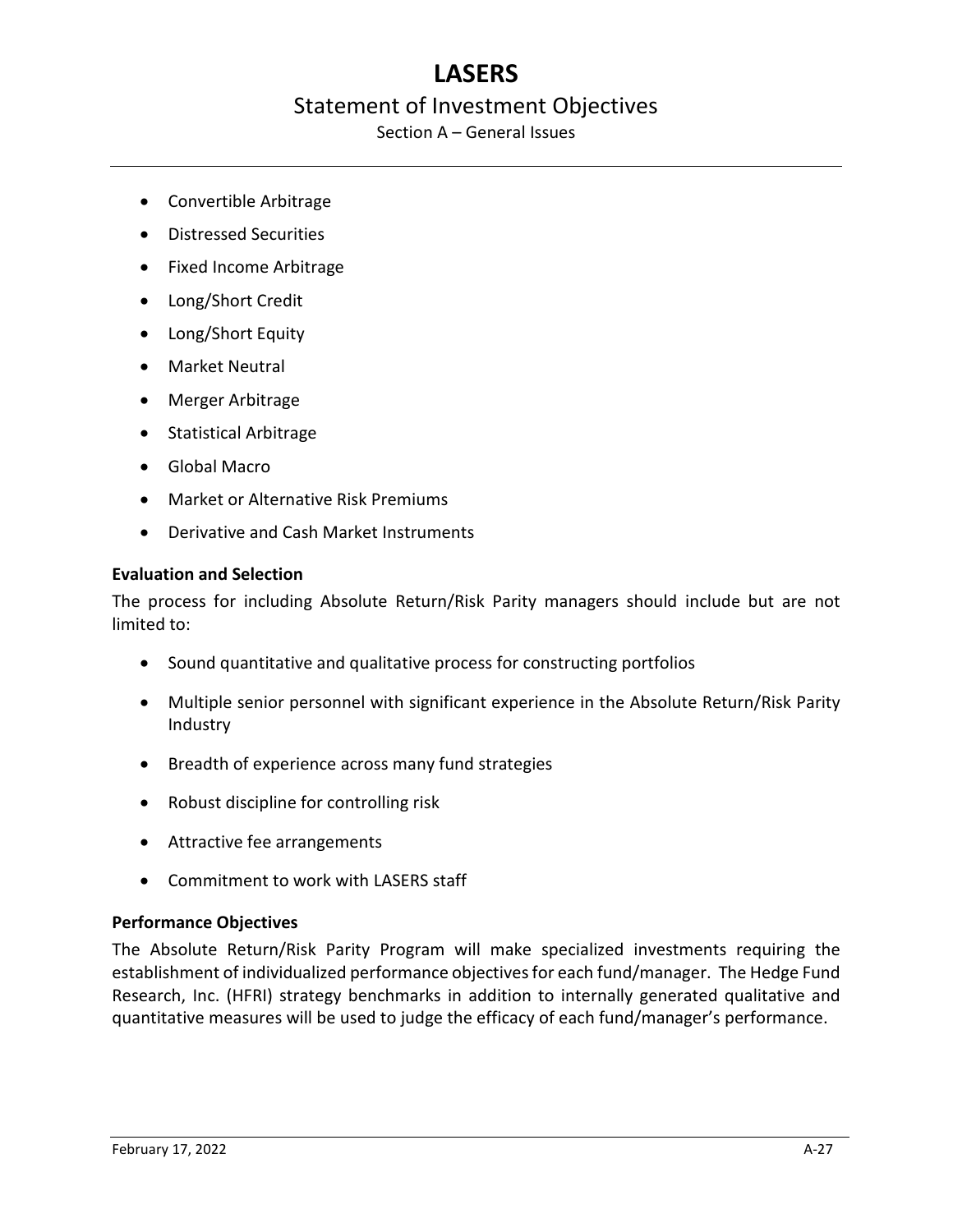# Section A – General Issues

#### **Investment Parameters**

- The terms of each investment should be aligned with LASERS and include lock up periods, fee structures, liquidity provisions and performance objectives/incentives
- Absolute Return Funds may use leverage, however Program investments may only be made in investment vehicles that provide limited liability and protect LASERS from losses exceeding the invested capital
- Each investment manager is required to provide access and make available all necessary documentation and records so LASERS may account for performance, fees, expenses, invested capital, and any other items affecting the investments
- All investments must have a mechanism for exit

#### <span id="page-27-0"></span>**Real Assets/Inflation Protection Investment**

This section sets out the general policies and guidelines for the Real Assets Program. The Program consists of Real Asset investments in a variety of different investment vehicles including, but not limited to, closed-end and open-ended funds. Real Assets typically exhibit low correlation to equities and fixed income markets and provide diversification benefits to the overall investment portfolio. Real Assets also provide inflation-adjusted or positive "real" return. The inflation protection provided by Real Asset investments can help the overall investment portfolio meet liabilities during periods of rising inflation.

#### **Diversification**

The Real Assets Program will endeavor to create a diversified strategy by investing in liquid and illiquid investments across managers and strategies.

#### **Investment Strategy**

The investment strategies may include, but are not limited to:

- Treasury Inflation Protected Securities (TIPS)
- Global Inflation Linked Bonds
- Commodities (CTAs)
- Global Natural Resources
- Diversified, multi-strategy funds that invest both long and short in some or all of the above investments

## **Evaluation and Selection**

The process for including Real Asset managers should include but are not limited to: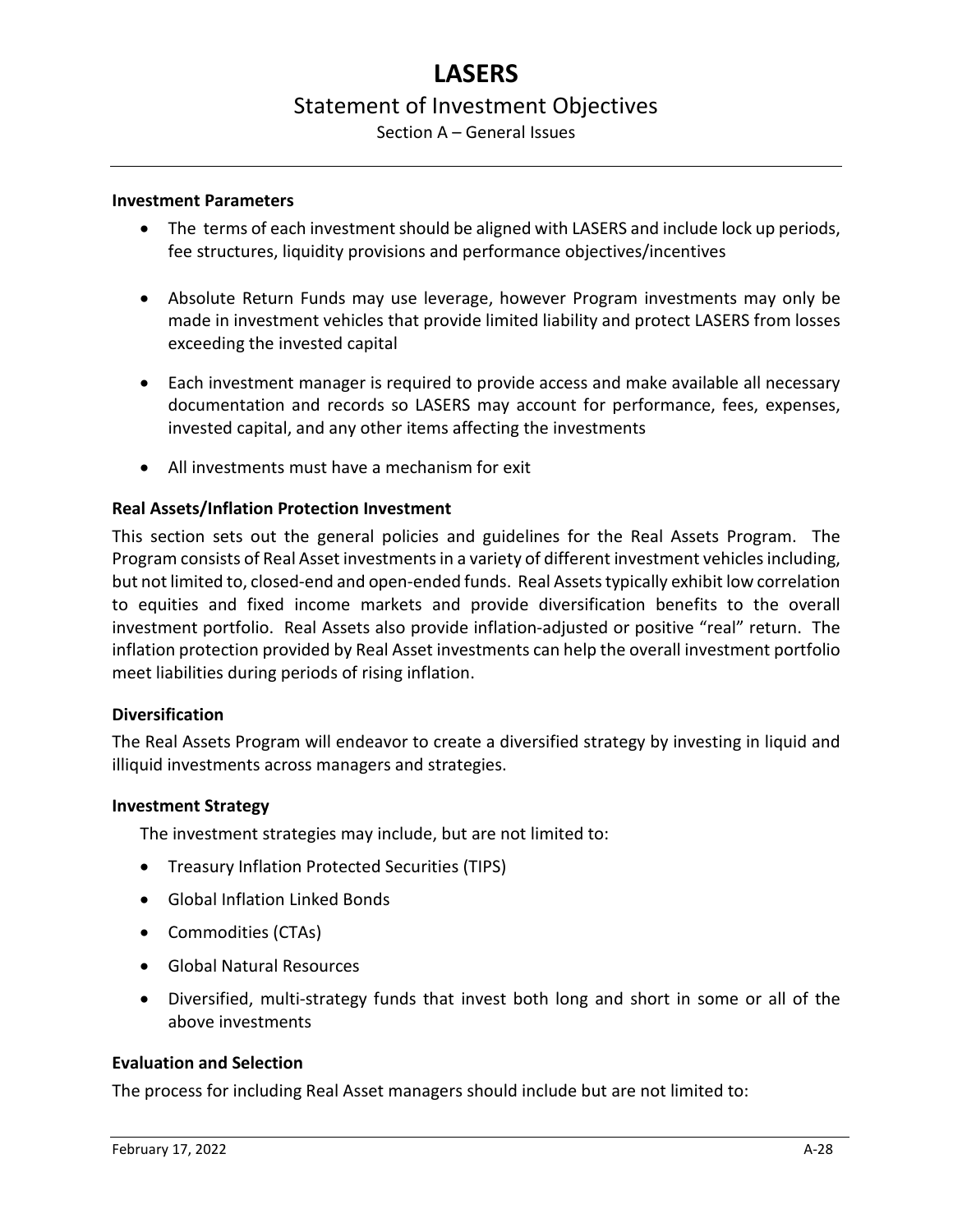Section A – General Issues

- Multiple senior personnel with significant experience in the Real Asset space
- History of success as demonstrated by investment returns and value creation
- Robust discipline for controlling risk
- Attractive fee arrangements
- Commitment to work with LASERS staff

## **Performance Objectives**

Real Asset investments are meant to generate a real return (a return above the level of inflation during the investment term) that will serve as a diversifier for the portfolio during time periods when inflation increases leading to revaluations of traditional public market securities. Recognizing that individual managers and products may have specific and different benchmarks, the long-term benchmark for the Real Assets composite portfolio shall be Consumer Price Index (CPI) +2.0% or strategy appropriate index.

#### **Investment Parameters**

- Manager risk consists of the exposure to a specific manager or organization within investments and is controlled by diversifying across managers, limiting the commitment sizes to any one manager or fund, and performing thorough due diligence
- Real Asset managers may use leverage; however, program investments may only be made in investment vehicles that protect LASERS from losses exceeding the invested capital
- All investments must have a mechanism for exit

#### <span id="page-28-0"></span>**Derivatives Guidelines**

This derivatives policy statement identifies and allows common derivative investments and strategies, which are consistent with applicable law and the Investment Policy Statement. Managers are required to petition for the inclusion of additional derivative instruments and strategies. The following guidelines apply to those managers not participating in LASERS Alternative Investment Program. These guidelines also require investment managers to follow certain controls, documentation and risk management procedures.

## **Allowed Uses of Derivatives**

**1) Hedging.** To the extent that the non-derivative component of a portfolio is exposed to clearly defined risks and derivative contracts exist that can be used to reduce those risks, investment managers are permitted to use such derivatives for hedging purposes, including cross-hedging of currency exposures, subject to the documentation requirements listed later.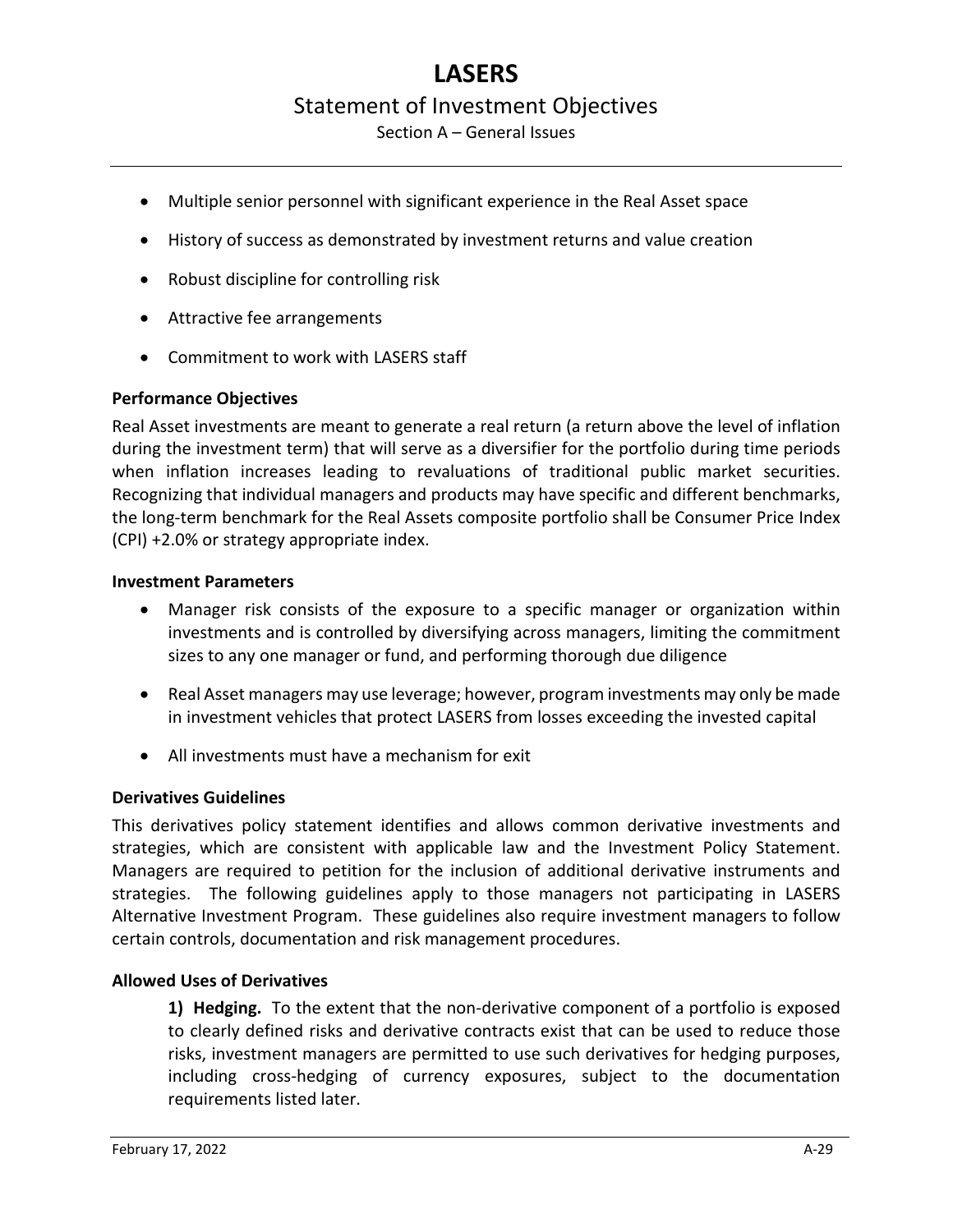Section A – General Issues

**2) Creation of Market Exposures.** Investment managers are permitted to use derivatives to gain exposure to assets and asset classes if such exposure would be allowed if created with the underlying assets.

**3) Management of Country and Asset Allocation Exposure**. Managers charged with tactically changing the exposure of their portfolio to different countries and/or asset classes are permitted to use derivative contracts for this purpose.

# **Prohibited Uses of Derivatives**

The use of any derivative not listed above by any manager not participating in LASERS Alternative Investment Program is prohibited without written approval of the Board. Investment managers are encouraged to solicit such approval if they believe the list of allowable derivative instruments is too restrictive. By way of amplification, it is noted that the following uses of derivatives are prohibited:

**Leverage.** Derivatives shall not be used to magnify exposure to an asset, asset class, interest rate, or any other financial variable beyond which would be allowed by a portfolio's investment guidelines if derivatives were not used.

**Unrelated Speculation.** Derivatives shall not be used to create exposures to securities, currencies, indices, or any other financial variable, unless such exposures would be allowed by a portfolio's investment guidelines if created with non-derivative securities.

## **Transaction Risk Control Procedures and Documentation Requirements**

For each over-the-counter derivative transaction, except foreign exchange forward contracts, investment managers are required to obtain at least two competitive bids or offers.

For all derivative transactions, investment managers should maintain appropriate records to support that all derivative contracts used are employed for allowed strategies.

# **Portfolio-Level Risk Control Procedures and Documentation Requirements**

**Counterparty Credit Risk:** Managers are required to measure and monitor exposure to counterparty credit risk.

**Ongoing Monitoring of Risk Exposures:** The duration and other risk exposure limits specified in the managers' guidelines are expected to be satisfied on an ongoing basis. Thus, managers must monitor changing risk exposures. Fixed income managers investing in CMOs should pay particular attention to the changing duration of their CMOs, and should anticipate potential changes in duration at the time CMOs are purchased. This is to ensure that interest rate and prepayment rate changes do not inadvertently move the portfolio out of compliance.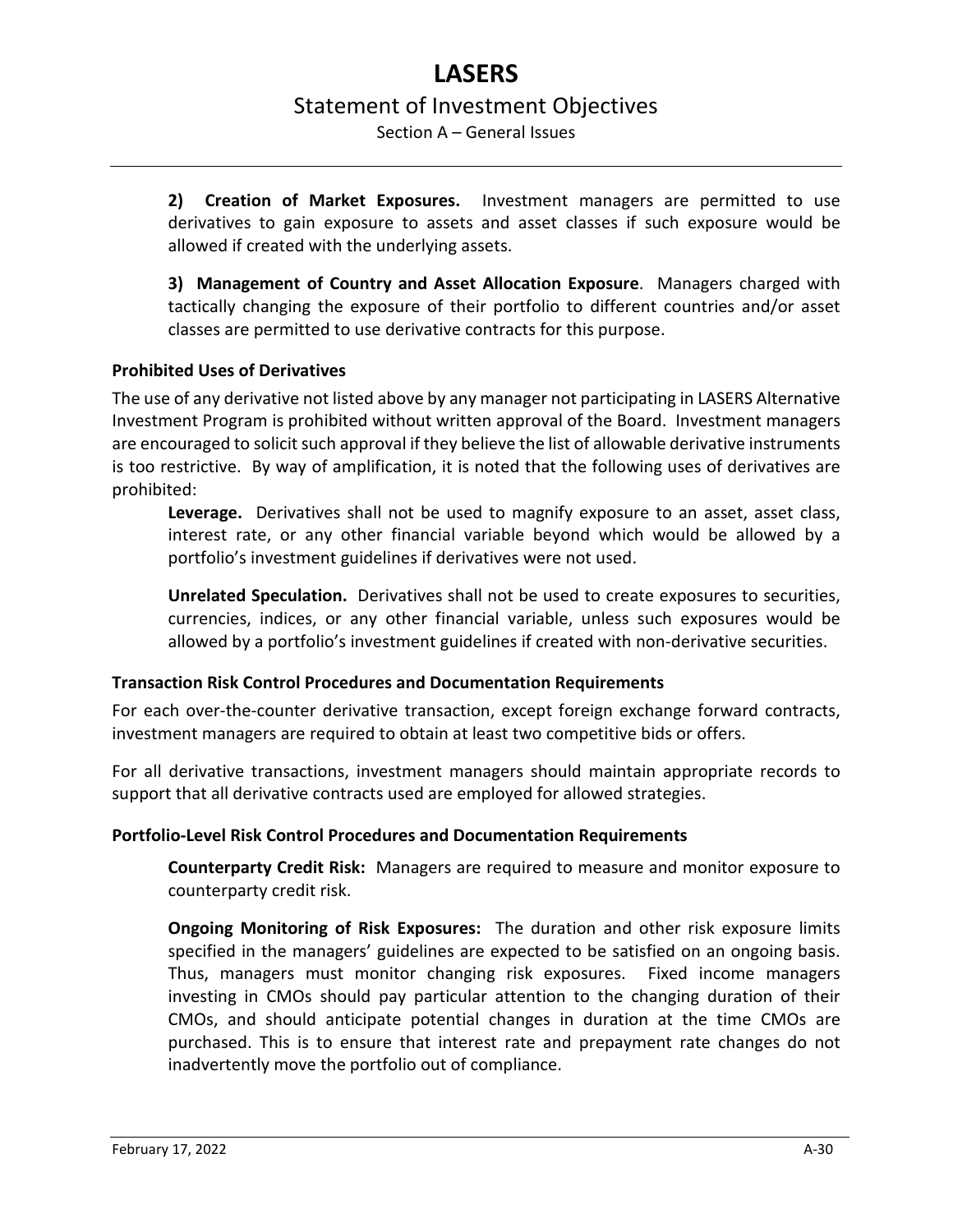Section A – General Issues

#### <span id="page-30-0"></span>**XI. INVESTMENT MANAGER MONITORING**

#### <span id="page-30-1"></span>**General Guidelines**

LASERS shall monitor and evaluate manager performance using the following resources:

- Monthly performance reports
- Quarterly Investment Performance and Portfolio Analysis
- Comprehensive Manager Reviews at the end of a manager's contract with LASERS
- Other analyses as needed

## <span id="page-30-2"></span>**Monitoring and Verification**

Certain guidelines lend themselves to straightforward manager compliance monitoring. These guidelines will be monitored using daily holdings and transaction information provided by the Fund's custodian bank. The custodian will monitor manager compliance by way of their investment policy reporting software and shall be responsible for alerting the Staff if a manager is out of compliance.

Guidelines which do not lend themselves to straightforward manager compliance monitoring shall rely on manager supplied attestations of compliance. A guideline compliance checklist shall be reviewed every quarter to ensure that all managers have reported guideline compliance, and note instances where managers claim to be out of compliance.

#### <span id="page-30-3"></span>**Manager Evaluation**

- LASERS portfolios shall be measured over various and appropriate time periods
- A horizon of 3-7 years shall be used in measuring the long-term success of the manager
- Shorter time periods shall be evaluated as appropriate and necessary. LASERS shall make every effort to look at all factors influencing manager performance, and attempt to discern market cyclicality from manager over/underperformance
- On a timely basis, at least quarterly, the Board will review actual investment results achieved by each manager (with a perspective toward a three- to five-year time horizon or a peak-to-peak or trough-to-trough market cycle) to determine whether the investment managers performed satisfactorily when compared with the objectives set and in relation to other similarly managed funds
- Investment managers will periodically, upon request, present to the Board a portfolio review. This should include an update of the firm, current investments, their investment process, performance and their outlook for the market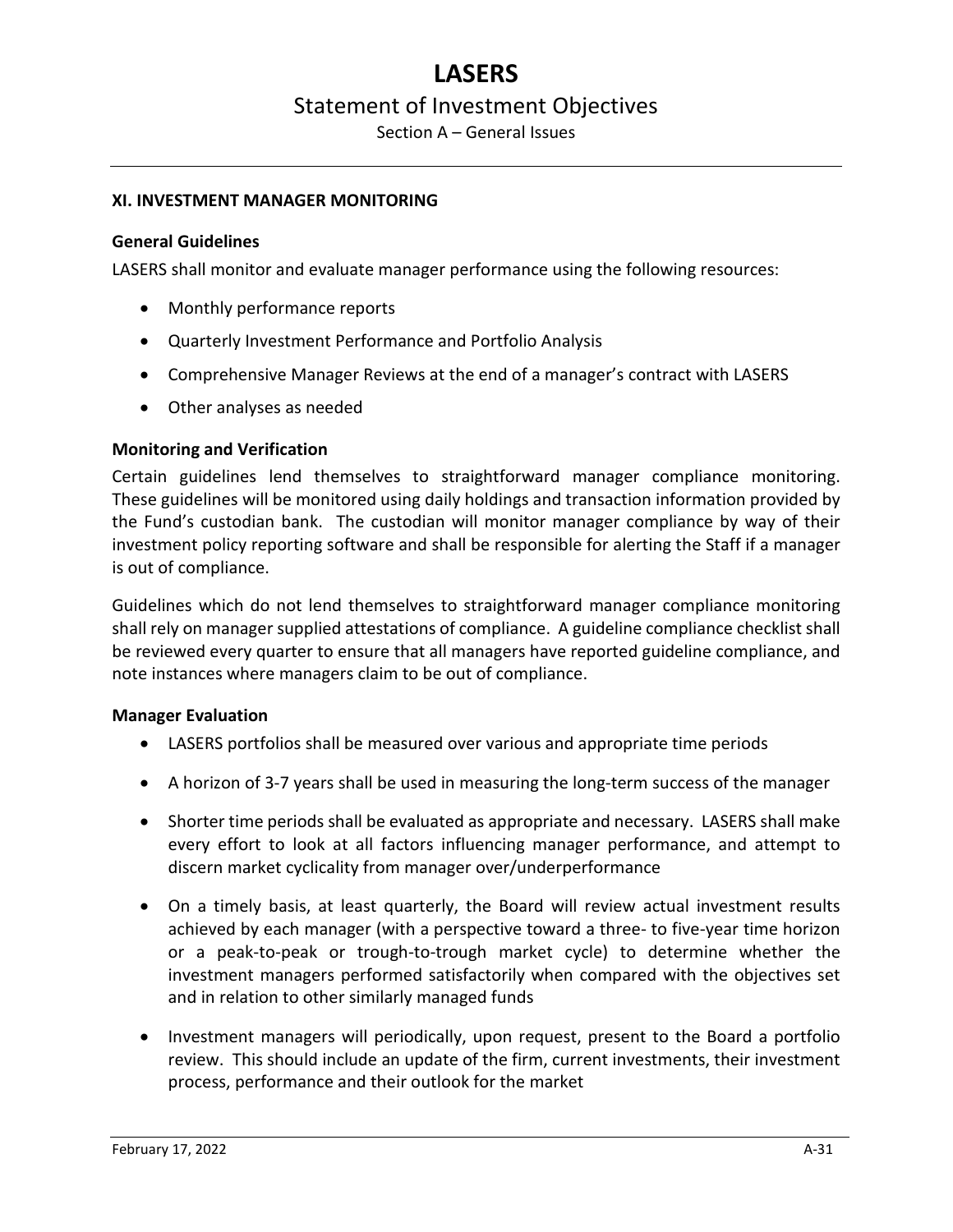# **LASERS** Statement of Investment Objectives Section A – General Issues

- The Board will periodically assess the continued appropriateness of: (1) the manager structure; (2) the allocation of assets among the managers; and (3) the investment objectives for LASERS assets
- The Board may appoint investment consultants to assist in the ongoing evaluation process. The consultant(s) selected by the Board are expected to be familiar with the investment practices of similar retirement plans and will be responsible for suggesting appropriate changes in LASERS investment program over time.

## <span id="page-31-0"></span>**XII. REPORTING REQUIREMENTS**

#### <span id="page-31-1"></span>**MANAGER REPORTING**

<span id="page-31-2"></span>Managers are expected to meet all of the reporting requirements outlined below.

#### **Monthly Reporting Requirements:**

**1 - Performance Comparison Report** – compares the market value and return stream reported by the custodian to the managers. These reports will be emailed to the manager's designated contact and should be completed and returned via email within five business days following receipt.

## <span id="page-31-3"></span>**Quarterly Reporting Requirements:**

**1 – Quarterly Summary** – shall consist of the following information:

- Policy/Guideline compliance\*
- Brief review of investment process
- Discussion of any changes to the investment process
- Investment strategy used over the past year and underlying rationale
- Evaluation of strategy's success/disappointments
- Comment on the manager's assessment of the current liquidity of the portfolio and the market(s) in which the portfolio is invested

\*Managers must disclose to the Board any deviation from or violation of the Investment Guidelines described herein as soon as the manager is aware the policy has not been fully complied with. The timing, duration, and resolution to any policy violation must be disclosed.

**2 - Performance Review** – shall consist of the following information: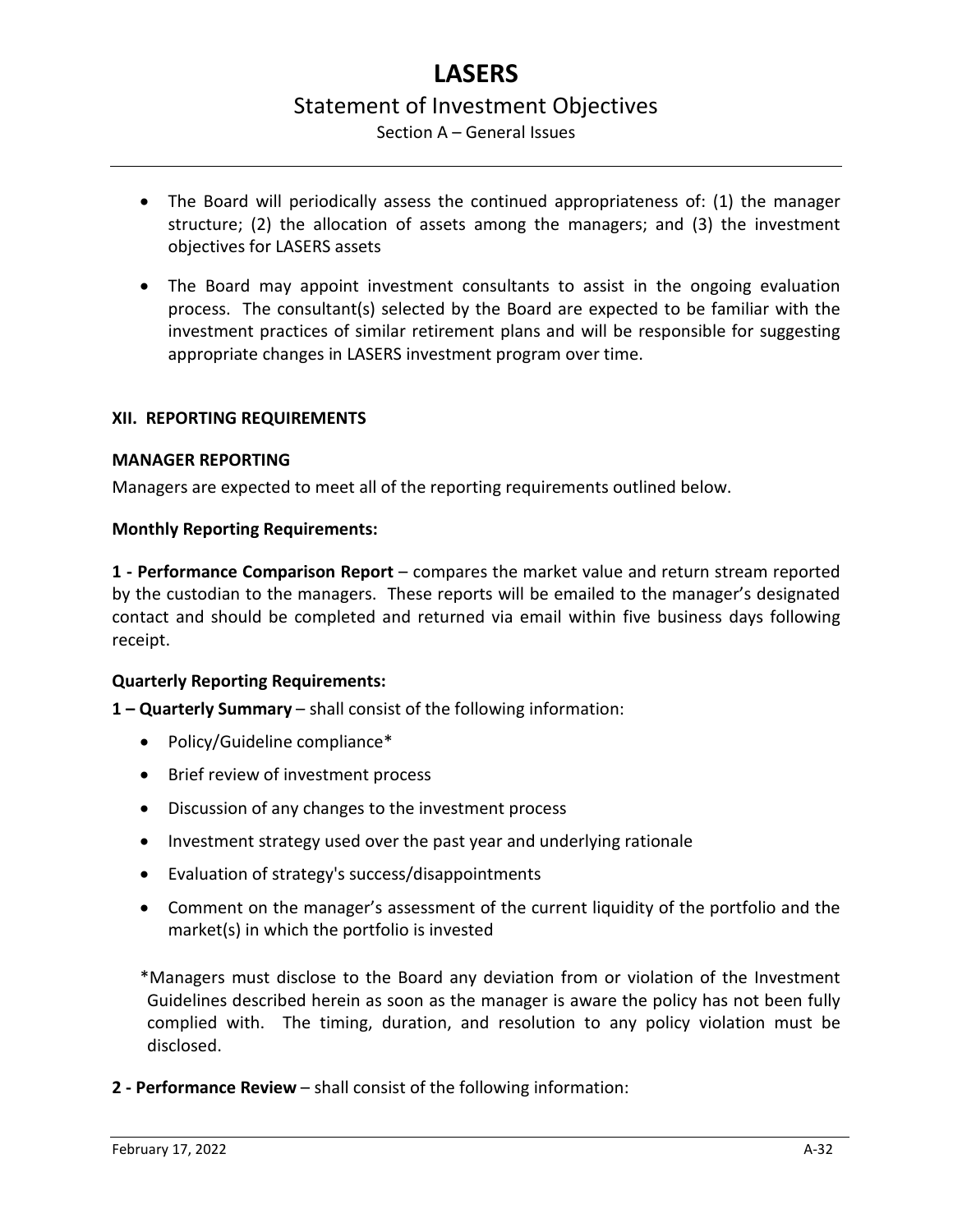Section A – General Issues

- Total fund and asset class returns for last quarter, year-to-date, last year, three years and five years, and since inception versus designated benchmarks. All performance data shall be presented in compliance with the CFA Institute's Global Investment Performance Standards (GIPS)
- Discussion of performance relative to benchmarks
- Portfolio characteristics relative to benchmark
- **3 - Derivatives Review** shall consist of the following information:
	- A list of all derivative positions as of quarter-end\*
	- An assessment of how the derivative positions affect the risk exposures of the total portfolio
	- An explanation of any significant pricing discrepancies between the manager and custodian bank
	- An explanation of any non-compliance
	- For all managers of commingled funds, a list of derivative positions and assessment of the effect on the risk exposure of the portfolio

\*For those managers who do not use derivatives, a letter stating such is required.

- **4 - Portfolio Holdings** shall include the following information:
	- Present book value and current market value for all securities held
	- List of individual securities by:
		- o Standard and Poor's sectors for domestic equities
		- o Country and by sector or industry within country for international equities
		- o Sector for domestic fixed income
		- o Country for emerging market debt and global bonds

Quarterly Reporting Requirements 1 through 4 are due 30 calendar days following quarterend. These four reports may be combined into one document and should be sent via email.

**5 – Attribution Comparison Report** - compares manager attribution to the benchmark. These reports will be emailed to the manager's designated contact and should be completed and returned within five business days following receipt.

**6 – Data for LASERS Report to its Board of Trustees** – shall include the following information:

• LASERS percent of ownership of the assets under management (AUM) for the specific product in which LASERS is invested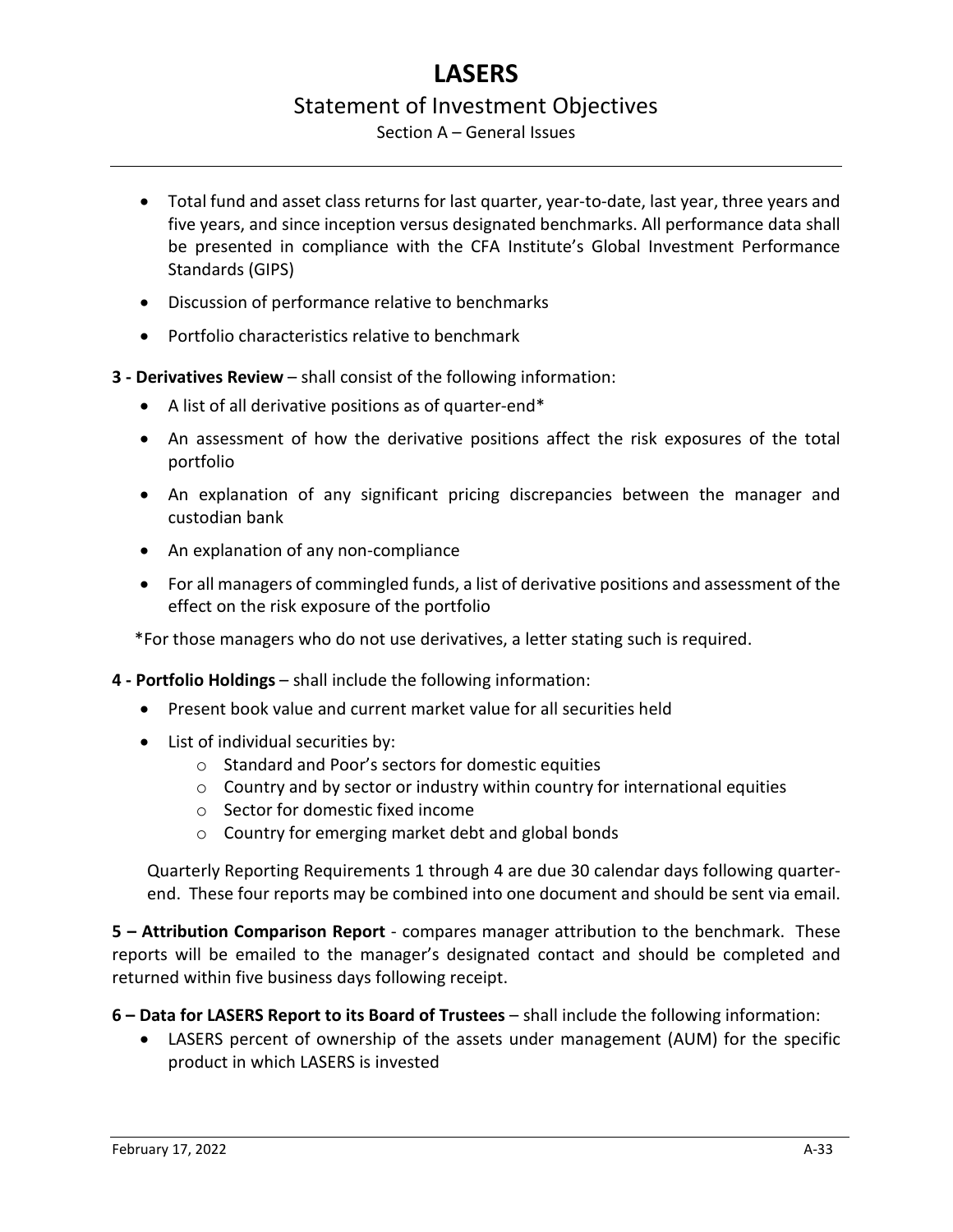Section A – General Issues

- The number of clients (relative to the product in which LASERS is invested) that have been gained and/or lost during the quarter
- A three-month recap of LASERS portfolio performance and market conditions for the most recent quarter-end
- A six-month outlook for LASERS portfolio and market conditions
- Three or four short bullet points detailing the portfolio's performance for the quarter; specifically how overweighting or underweighting in a particular stock, sector, currency, or country helped or hurt performance

This information will be requested via email and should be completed and returned within 21 calendar days following receipt.

**7 – Broker-Dealer Information** – certain information is legislatively required by R.S. 11:266.1 and is referenced under other Statutory Provisions in Section III of these guidelines. The requirement only applies to domestic equities in separately, actively managed accounts and domestic investment grade fixed income investments in separately managed accounts. When available LASERS gathers this information from its custodian bank's records. Managers are responsible for providing necessary trade data, if requested. The following information is to be submitted by email within 14 days of such a request:

- Trade date
- Security description
- Side (buy or sell)
- Shares/Quantity
- Price
- Commission
- Executing broker
- For fixed income, trades sent to Louisiana incorporated and domiciled broker-dealers for bid/offer

# <span id="page-33-0"></span>**Semi-Annual Reporting Requirements:**

**1 – Conflicts of Interest Report** – This report is legislatively required by R.S. 11.269. The legislation requires that consultants and managers provide to LASERS full disclosure of conflicts of interest, including non-pension sponsor sources of revenue. Consultant shall also provide full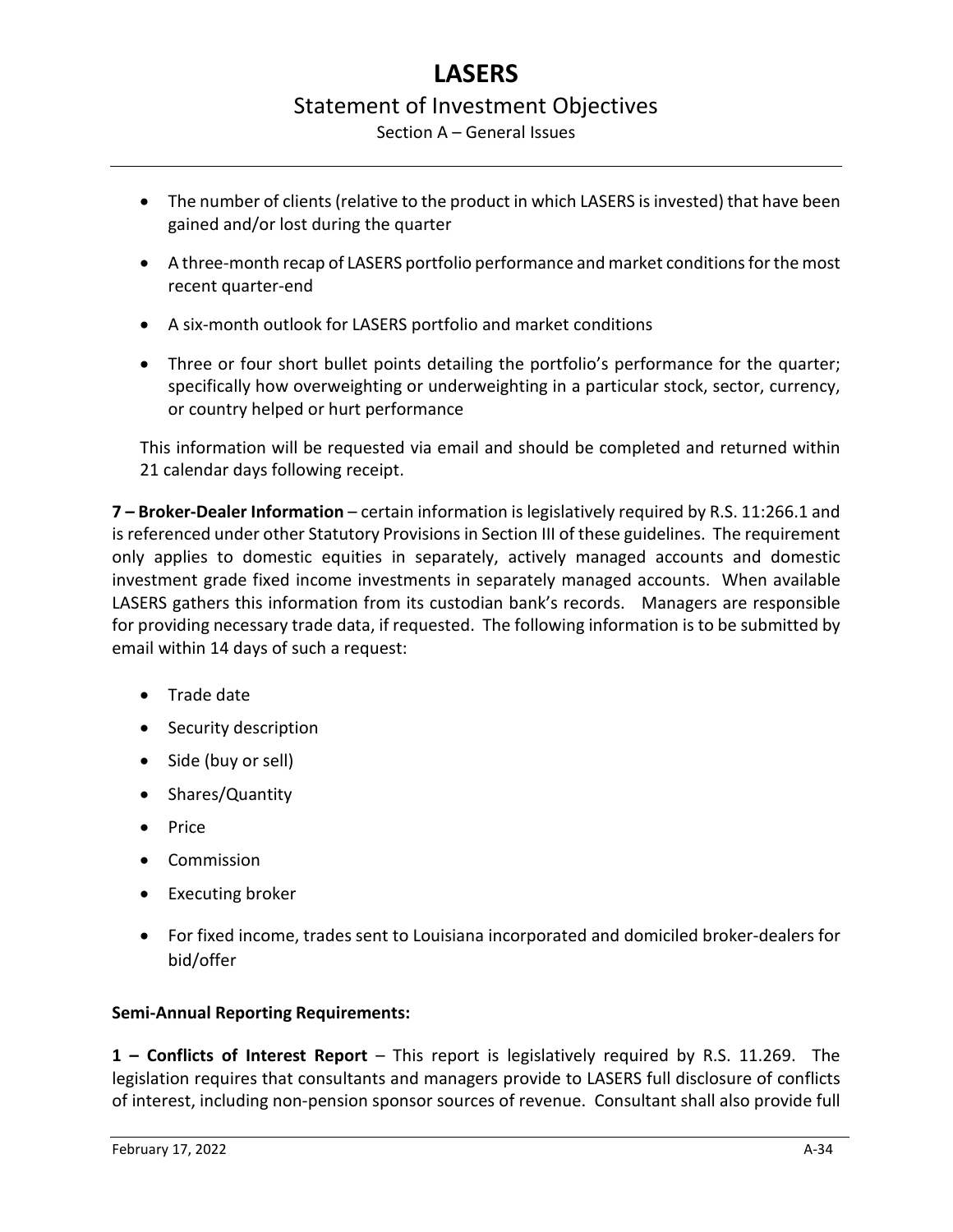# **LASERS** Statement of Investment Objectives Section A – General Issues

disclosure of any payments it receives from money managers, in hard or soft dollars, for any services they provide, including but not limited to performance measurement, business consulting, and education.

Consultant and money managers shall submit a written disclosure report to LASERS. Such report shall be submitted regardless of whether the consultant or money manager has any conflict or payment to report. The due dates for these reports are January 15th for the period July 1 through December 31 and July 15th for the period January 1 through June 30.

Between the semiannual reports, should a reportable event take place (e.g., a change in business practices that would have to be disclosed in the subsequent report) during any reporting period, the consultant or money manager shall notify LASERS of the event within seven business days.

**2 – Prohibited Nations Report –** This report is legislatively required by R.S. 11:312. The legislation requires that managers review the holdings contained in LASERS portfolio to determine if any holdings were issued by companies having operations in a "prohibited nation" as defined in the legislation (Iran, North Korea, Sudan, or Syria) and report any such holdings by providing the name of each company, the asset allocation class and sector to which it belongs, and the amount of funds invested therein. If requested these reports shall be submitted to LASERS via email.

**3 – Financial Disclosure Report –** This report is legislatively required by R.S. 42:1114.2. The legislation requires that any individual who spends \$500 or more during a calendar year providing gifts, payments, promotional items, food, drink, refreshment, or any type of entertainment toward one or more or our retirement officials must file these reports by August 15th covering January 1st through June 30th and February 15th covering the period of July 1st through December 31st. A late fee of \$100 per day will be assessed for any report which has not been timely filed. The form for these reports can be found at http://www.ethics.state.la.us/pub/campfinan/forms/form406s.pdf and are submitted directly to the Louisiana Ethics Administration whose address can be found on the form.

# <span id="page-34-0"></span>**Annual Reporting Requirements:**

**1 - Commissions/Trading Report –** this report shall cover all trades executed during the prior calendar year. Each annual commission report should include the following:

- **Broker Selection Policy**: Discussion of the firm's policy for selecting brokers, reviewing brokers, and negotiating brokerage commissions. This should include identification of any situations where the investment manager has a financial interest in brokers used to execute trades in the portfolio as well as a list of all broker-dealers used by the firm.
- **Commission Expense:** Provide a review of the portfolio's actual commission expenses over the prior year. At minimum, this should be broken down by broker and include a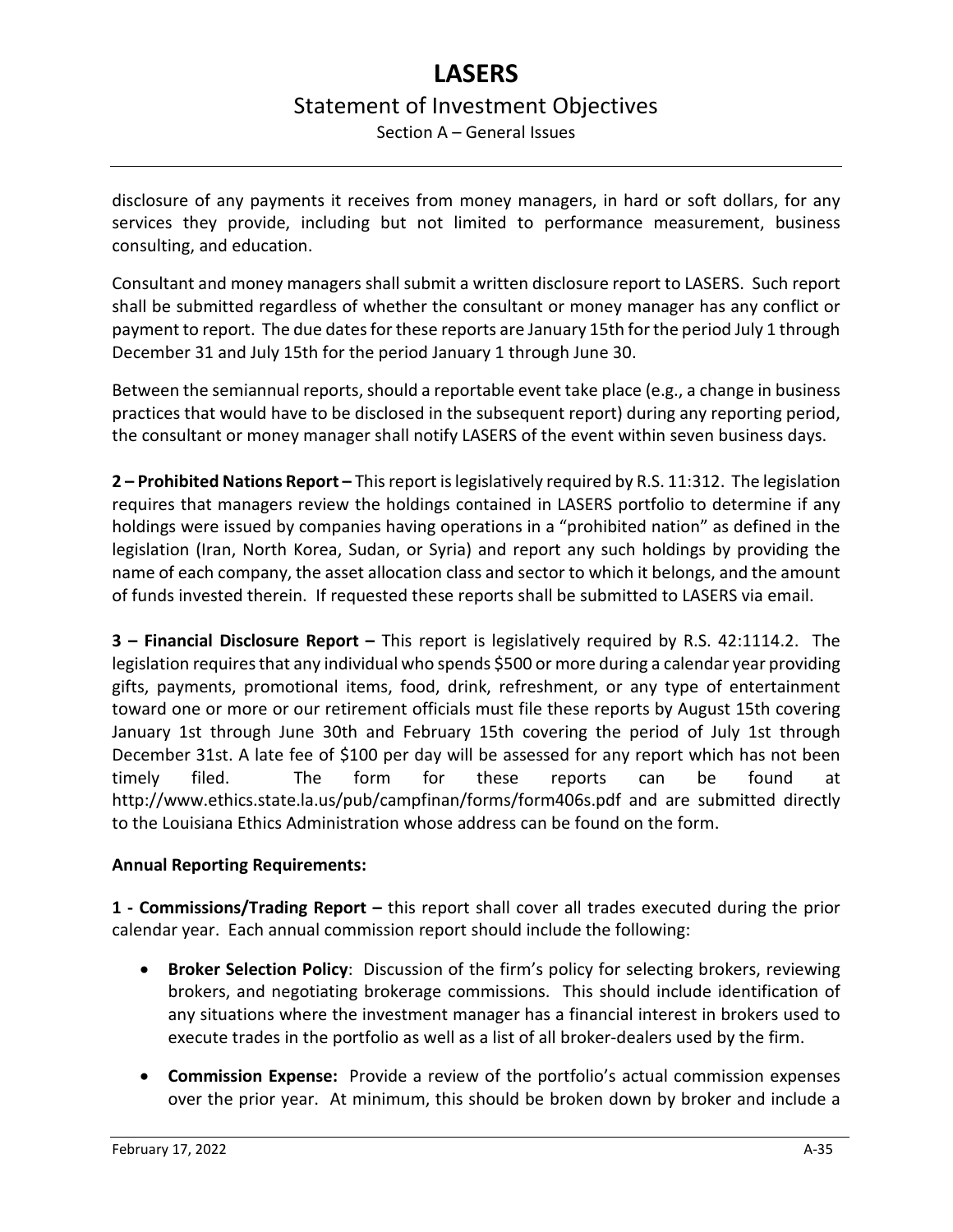distinction between commissions on listed versus unlisted securities, average commission per share, total shares traded, total commission expense, and total trading volume.

• **Transaction Cost Analysis:** If the firm has a system for monitoring total transaction costs, commissions plus market impact, a copy of this analysis should be provided. If no such system is being used, the commission report should include complete explanation of how the firm monitors selected brokers for best execution.

**2 - Soft Dollar Report –** as stated previously, LASERS prohibits its public market investment managers from utilizing any form of soft dollar trading arrangements. A written attestation of the exclusion of soft dollars in the LASERS portfolio is required annually. However, should soft dollars be used in other portfolios within the strategy of which LASERS participates, a report outlining the following is required:

- A discussion of the firm's soft dollar policy, including how the investment manager ensures its clients of full disclosure, record keeping, and consistency of soft dollar information
- A discussion on how the investment manager determines that a service can be paid with soft dollars and how the investment manager allocates mixed-use research (services that are not 100% used in the investment decision-making process). If less than 100% of the research and/or services are used in the investment decision-making process, the investment manager should only pay for the portion attributed to assisting in the investment decision-making process
- A discussion of the procedures in place to assure that any research and/or services purchased by the firm with soft dollars are used for the benefit of soft dollar participants
- A listing of all soft dollar brokers and their payout ratios
- A report identifying any goods and services, including proprietary research purchased by the manager with soft dollars over the past year. This should include soft dollars generated by agency and principal transactions, as well as any soft dollar credit given to manager due to principal transactions that do not have an overt commission per share cost. This report should provide, at a minimum, the cost and description of the goods and services purchased

# **3 - Ethics Report –** includes the following:

Managers shall annually report compliance with the CFA Institute Code of Ethics. Managers shall disclose if any Chartered Financial Analyst (CFA) charter holders employed by the firm are disciplined by the CFA Institute. Managers shall disclose all pertinent information regarding any and all regulatory findings and/or litigation in which it is involved.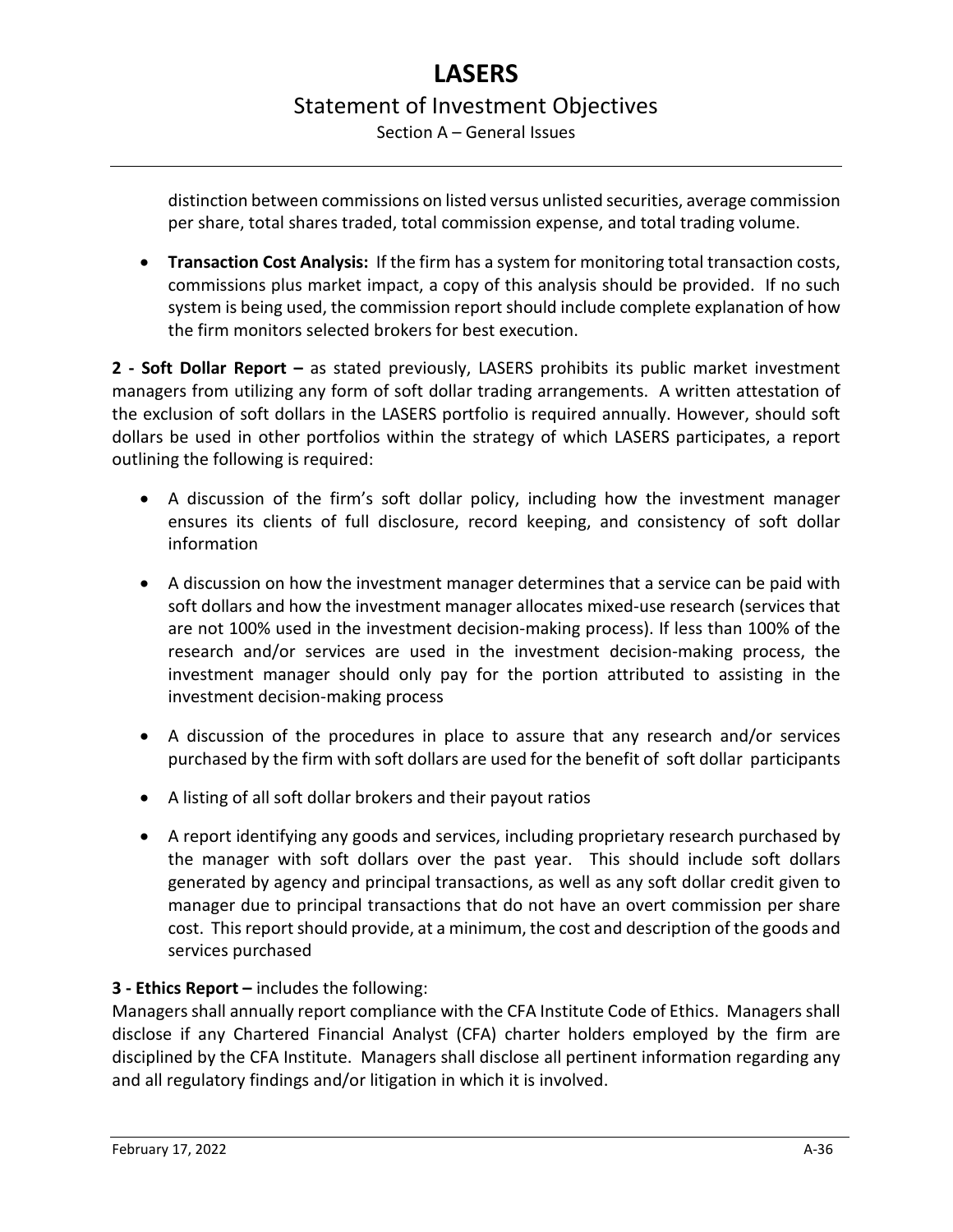Section A – General Issues

## **4- Form ADV Part II**

Managers shall provide a disclosure statement (Form ADV part II) annually pursuant to Rule 204- 3 of the Investment Advisors Act of 1940, the Securities and Exchange Commission. Annual Reporting Requirements are due 45 calendar days following year-end and are to be submitted to both Investment staff and the Investment Consultant.

## <span id="page-36-0"></span>**OTHER REPORTING**

#### <span id="page-36-1"></span>**Proxy Voting Report**

Staff will report to the Board on an annual basis a summary of Proxy Voting over the previous fiscal year. The report shall detail any changes that have occurred in LASERS Proxy Voting policies, a discussion of the proxy voting agent and the votes made during the year.

## <span id="page-36-2"></span>**Annual Trading Study**

The Board will annually review a trading analysis performed by an independent third-party. The analysis shall cover:

- Brokerage Usage
- Commissions Paid
- Trading Effectiveness
- Any other relevant trading-related information

## <span id="page-36-3"></span>**Securities Lending Report**

The securities lending vendor shall report on a quarterly basis or grant online access to the following items:

- The annual lending activity and income earned, an average volume of securities lent by broker, asset category, and manager account, summarized for each month during the quarter (including year-to-date statistics)
- A list of portfolio holdings, with portfolio-level statistics, for each month-end, including market values, cost, maturity, days to reset, book yield, and credit quality
- The monthly net income earned as a percentage of the average loan balances, designed to measure the return on loans by asset category
- The net income earned as a percentage of the lending asset base in each category
- The average monthly gross spread in each asset category. The gross spread shall be calculated as the yield earned on the collateral portfolio minus the rebate paid to the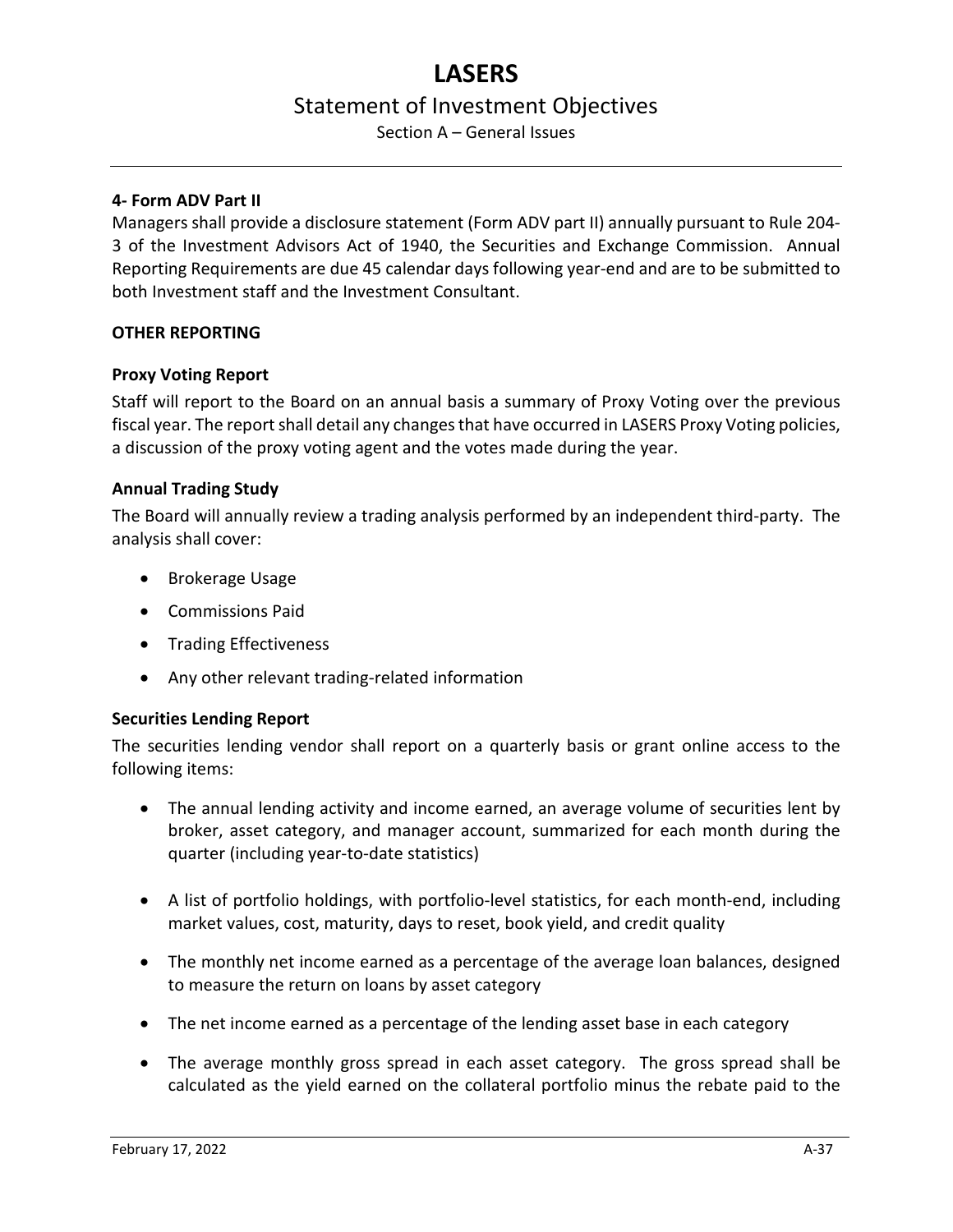Section A – General Issues

broker-dealer, which represents the earnings available for dividing between the lending agent or principal borrower or both and the LASERS Fund

- The average market value of the assets available for lending each month (lending asset base) by asset category
- The monthly average maturity of the collateral portfolio and the broker loan portfolio
- A review of the loan spreads and volume available in the market segments in which the System lends

# <span id="page-37-0"></span>**Internally Managed Portfolios Review**

The Board will annually review an analysis of any internally managed portfolios. The analysis shall cover:

- Performance versus the underlying benchmark
- Tracking error versus the underlying benchmark
- Assets under management
- Any change in process
- Any change in personnel
- Any material events since the previous report
- An independent performance review (with inputs provided by the Fund's Consultant)